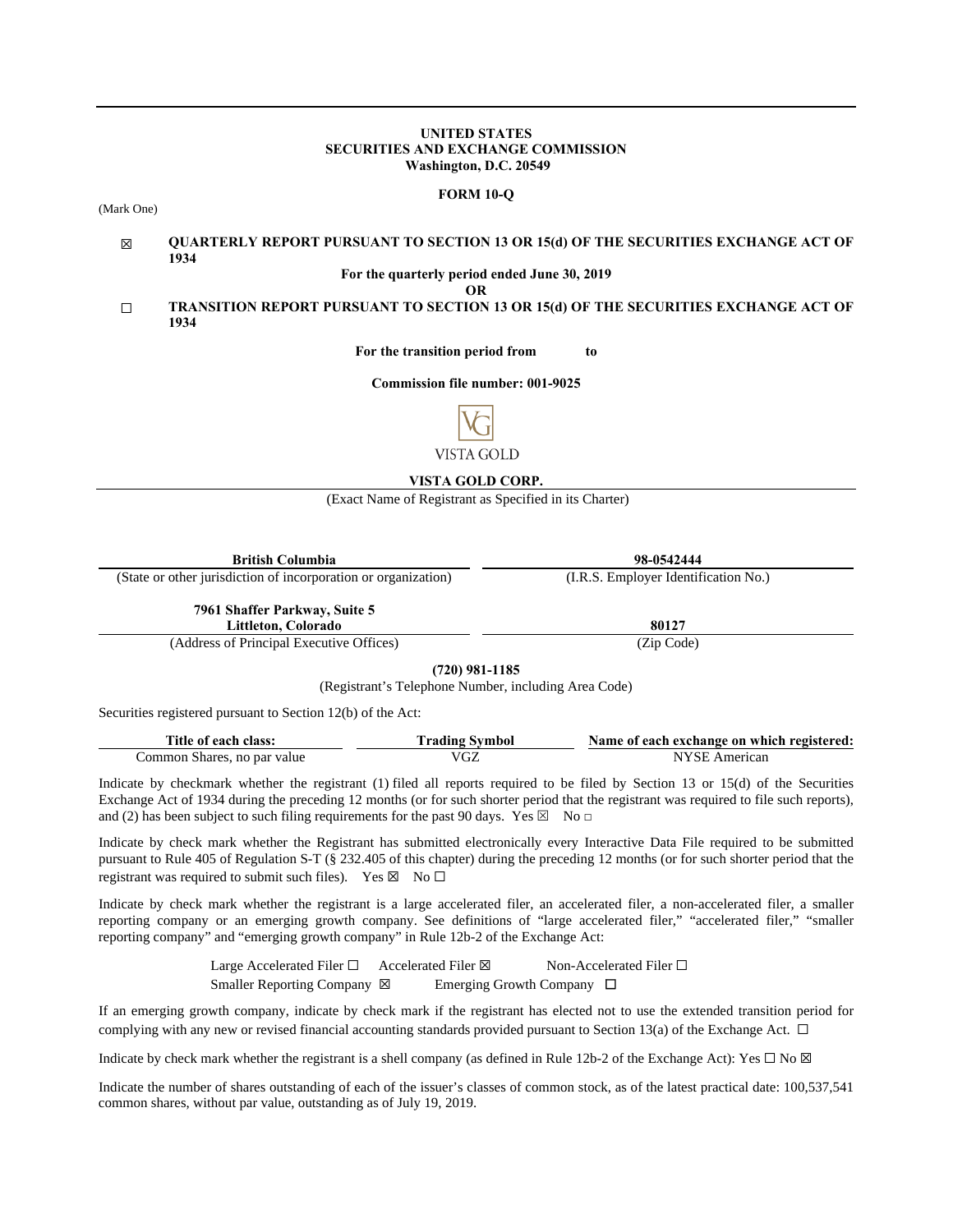## **VISTA GOLD CORP. (An Exploration Stage Enterprise) FORM 10-Q For the Quarter Ended June 30, 2019 INDEX**

|                                                                         | Page |  |  |  |  |
|-------------------------------------------------------------------------|------|--|--|--|--|
| <b>PART I – FINANCIAL INFORMATION</b>                                   |      |  |  |  |  |
| <b>ITEM 1. CONDENSED CONSOLIDATED FINANCIAL STATEMENTS</b>              |      |  |  |  |  |
| ITEM 2. MANAGEMENT'S DISCUSSION AND ANALYSIS OF FINANCIAL CONDITION AND | 14   |  |  |  |  |
| <b>RESULTS OF OPERATIONS</b>                                            |      |  |  |  |  |
| <b>ITEM 4. CONTROLS AND PROCEDURES</b>                                  | 24   |  |  |  |  |
| <b>PART II – OTHER INFORMATION</b>                                      |      |  |  |  |  |
| <b>ITEM 1. LEGAL PROCEEDINGS</b>                                        | 25   |  |  |  |  |
| <b>ITEM 1A. RISK FACTORS</b>                                            | 25   |  |  |  |  |
| ITEM 2. UNREGISTERED SALES OF EQUITY SECURITIES AND USE OF PROCEEDS     | 25   |  |  |  |  |
| <b>ITEM 3. DEFAULTS UPON SENIOR SECURITIES</b>                          | 25   |  |  |  |  |
| <b>ITEM 4. MINE SAFETY DISCLOSURE</b>                                   | 25   |  |  |  |  |
| <b>ITEM 5. OTHER INFORMATION</b>                                        | 25   |  |  |  |  |
| <b>ITEM 6. EXHIBITS</b>                                                 | 26   |  |  |  |  |
| <b>SIGNATURES</b>                                                       |      |  |  |  |  |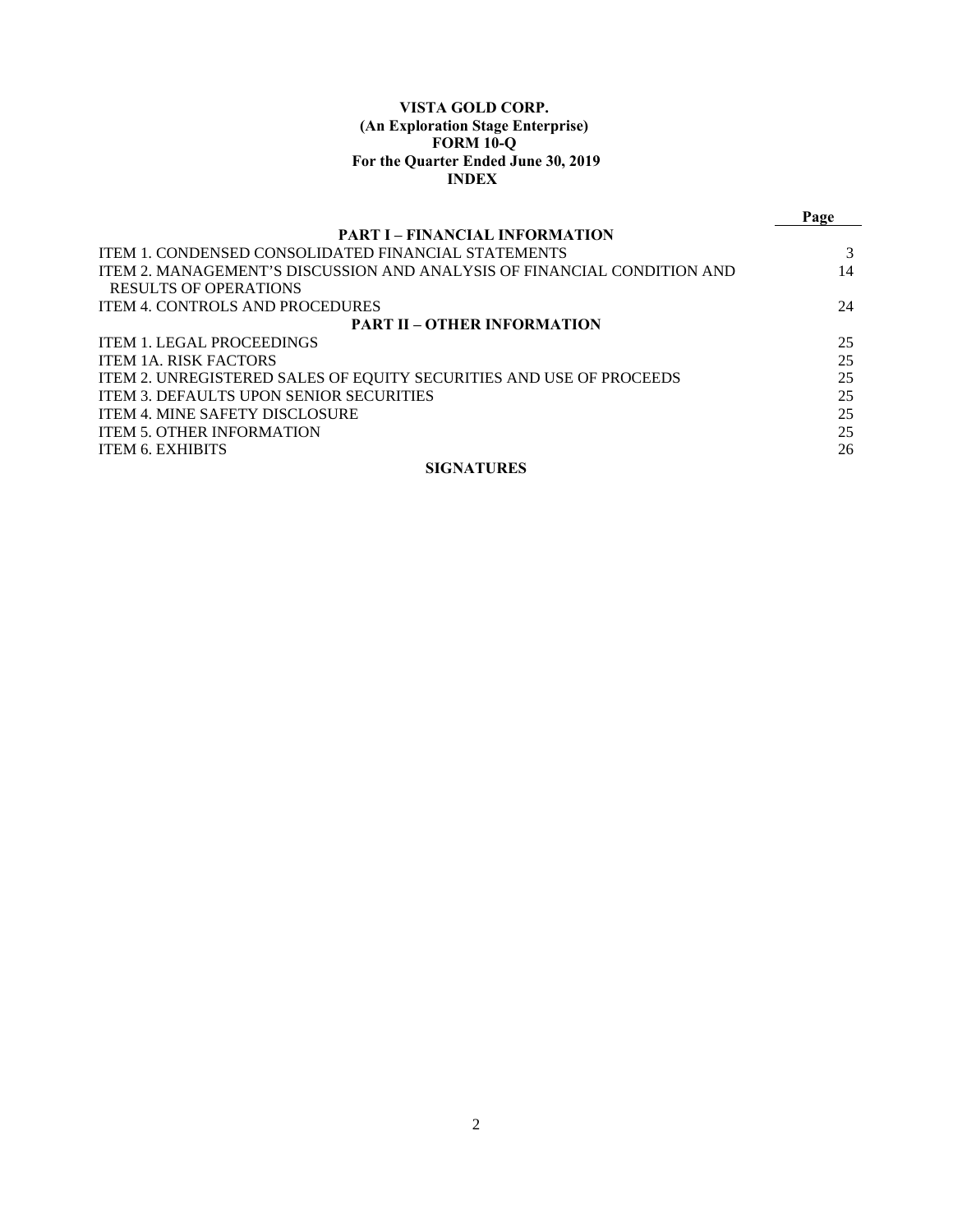## **PART I**

## **ITEM 1. CONDENSED CONSOLIDATED FINANCIAL STATEMENTS.**

#### **VISTA GOLD CORP. UNAUDITED CONDENSED CONSOLIDATED BALANCE SHEETS (Dollar amounts in U.S. dollars and in thousands, except shares)**

**June 30, December 31, 2019 2019 2018**  Assets: Current assets: Cash and cash equivalents  $$ 1,315 \$ 1,071$ Short-term investments (Note 3) 5,009 6,997 Other investments, at fair value (Note 3) 3,745 5,462 Other current assets 325 540 Total current assets  $10,394$   $14,070$ Non-current assets: Mineral properties (Note 4) 2,421 Plant and equipment, net (Note 5) 5,635  $Right-of-use assets (Note 2)$  126 Total non-current assets 7,921 8,056 Total assets  $\frac{18,315}{8}$   $\frac{22,126}{8}$ Liabilities and Shareholders' Equity: Current liabilities: Accounts payable  $\qquad \qquad$  195 Accrued liabilities and other 505 435 Provision for environmental liability 240 242 Total current liabilities 838 872 Non-current liabilities: Deferred option gain (Note 4) 1,392 Lease liability (Note 2) 40 Total non-current liabilities 1,432 Total liabilities 2,270 872 Commitments and contingencies – (Note 7) Shareholders' equity: Common shares, no par value - unlimited shares authorized; shares outstanding: 2019 - 100,537,541 and 2018 - 100,268,161 (Note 6) 457,425 456,938 Accumulated deficit (455,684) (435,684) Total shareholders' equity 16,045 21,254 Total liabilities and shareholders' equity **\$** 18,315 \$ 22,126

## Approved by the Board of Directors

| /s/ Tracy A. Stevenson |  |  | /s/ John M. Clark |
|------------------------|--|--|-------------------|
| Tracy A. Stevenson     |  |  | John M. Clark     |
| Director               |  |  | Director          |
|                        |  |  |                   |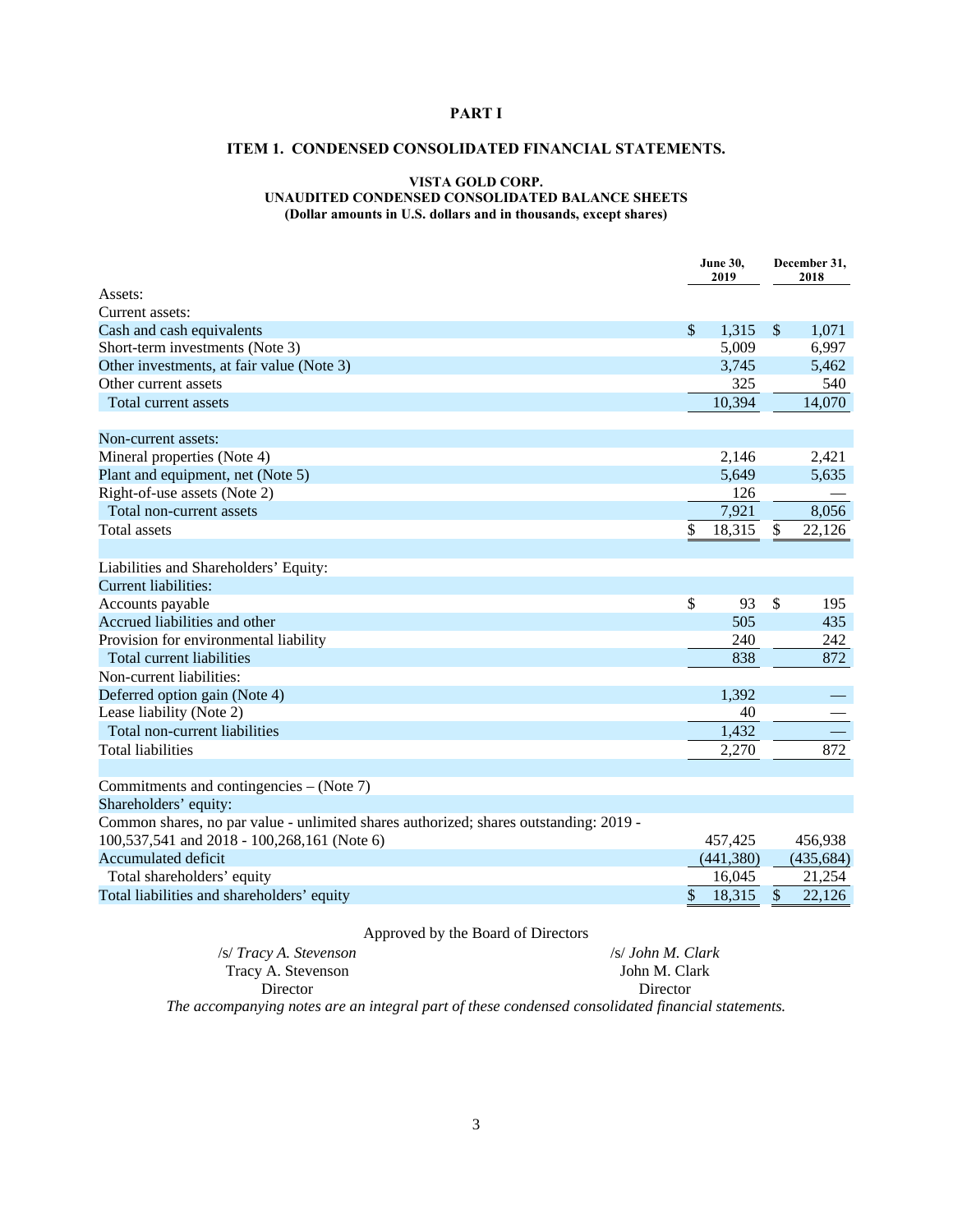#### **VISTA GOLD CORP. UNAUDITED CONDENSED CONSOLIDATED STATEMENTS OF COMPREHENSIVE INCOME/(LOSS) (Dollar amounts in U.S. dollars and in thousands, except shares and per share data)**

|                                                    | Three Months Ended June 30, |              |               | Six Months Ended June 30, |              |             |               |                |
|----------------------------------------------------|-----------------------------|--------------|---------------|---------------------------|--------------|-------------|---------------|----------------|
|                                                    |                             | 2019<br>2018 |               |                           | 2019         |             |               | 2018           |
| Operating expense:                                 |                             |              |               |                           |              |             |               |                |
| Exploration, property evaluation and holding costs | \$                          | (947)        | $\mathbb{S}$  | $(1,055)$ \$              |              | (1,893)     | -S            | (2,600)        |
| Corporate administration                           |                             | (1,067)      |               | (888)                     |              | (2,214)     |               | (2,311)        |
| Depreciation and amortization                      |                             | (14)         |               | (12)                      |              | (26)        |               | (240)          |
| Total operating expense                            |                             | (2,028)      |               | (1,955)                   |              | (4, 133)    |               | (5,151)        |
|                                                    |                             |              |               |                           |              |             |               |                |
| Non-operating income/(expense):                    |                             |              |               |                           |              |             |               |                |
| (Loss)/gain on other investments (Note 3)          |                             | (1,093)      |               |                           |              | (1,717)     |               | 2,028          |
| Interest income                                    |                             | 34           |               | 68                        |              | 76          |               | 250            |
| Other income/(expense)                             |                             | 43           |               | (36)                      |              | 78          |               | $\overline{2}$ |
| Total non-operating income/(expense)               |                             | (1,016)      |               | 32                        |              | (1, 563)    |               | 2,280          |
|                                                    |                             |              |               |                           |              |             |               |                |
| Loss before income taxes                           |                             | (3,044)      |               | (1,923)                   |              | (5,696)     |               | (2,871)        |
| Net loss                                           | \$                          | (3,044)      | \$            | (1,923)                   | \$           | (5,696)     | $\mathbb{S}$  | (2, 871)       |
|                                                    |                             |              |               |                           |              |             |               |                |
| Comprehensive loss                                 | \$                          | (3,044)      | \$            | (1,923)                   | $\mathbb{S}$ | (5,696)     | $\mathbb{S}$  | (2,871)        |
|                                                    |                             |              |               |                           |              |             |               |                |
| Basic:                                             |                             |              |               |                           |              |             |               |                |
| Weighted average number of shares outstanding      |                             | 100,537,541  |               | 99,547,531                |              | 100,431,813 |               | 99,496,641     |
| Net loss per share                                 | \$                          | (0.03)       | $\mathcal{S}$ | $(0.02)$ \$               |              | (0.06)      | $\mathcal{S}$ | (0.03)         |
|                                                    |                             |              |               |                           |              |             |               |                |
| Diluted:                                           |                             |              |               |                           |              |             |               |                |
| Weighted average number of shares outstanding      |                             | 100,537,541  |               | 99,547,531                |              | 100,431,813 |               | 99,496,641     |
| Net loss per share                                 | \$                          | (0.03)       | $\mathcal{S}$ | $(0.02)$ \$               |              | (0.06)      | $\mathbb{S}$  | (0.03)         |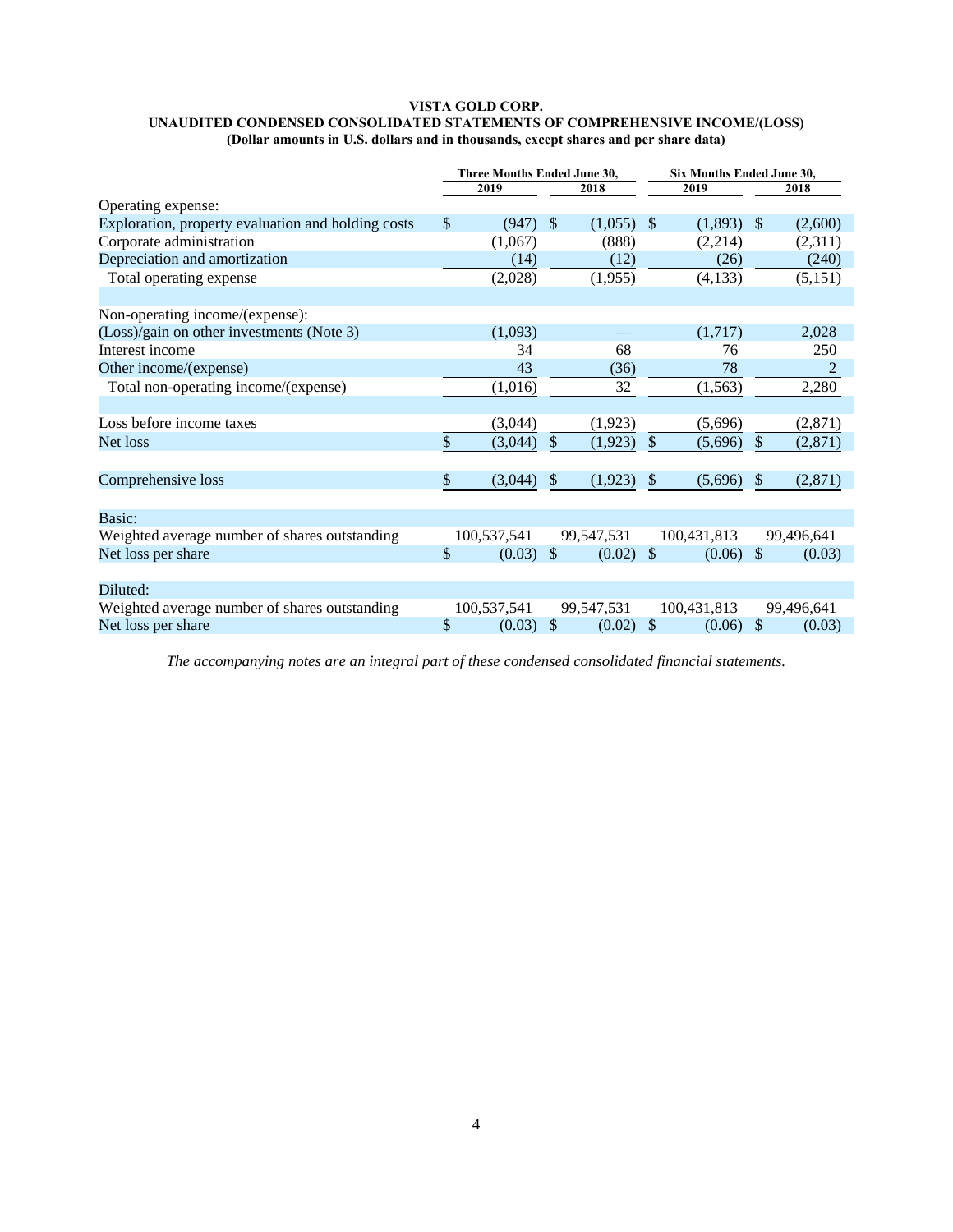#### **VISTA GOLD CORP. UNAUDITED CONDENSED CONSOLIDATED STATEMENTS OF SHAREHOLDERS' EQUITY (Dollar amounts in U.S. dollars and in thousands, except shares)**

|                                           | Common<br>shares | Amount    | Accumulated<br>deficit | <b>Accumulated other</b><br>comprehensive<br>income/(loss) | <b>Total</b><br>shareholders'<br>equity |
|-------------------------------------------|------------------|-----------|------------------------|------------------------------------------------------------|-----------------------------------------|
| <b>Balances at April 1, 2018</b>          | 99,539,949       | \$456,352 | \$ (427,918)           |                                                            | 28,434<br>\$                            |
| Shares issued (exercise of stock options) |                  |           |                        |                                                            |                                         |
| (Note 6)                                  | 30,000           | 16        |                        |                                                            | 16                                      |
| Stock-based compensation (Note 6)         |                  | 246       |                        |                                                            | 246                                     |
| Net loss                                  |                  |           | (1,923)                |                                                            | (1,923)                                 |
| <b>Balances at June 30, 2018</b>          | 99,569,949       | \$456.614 | \$ (429, 841)          |                                                            | 26,773                                  |
|                                           |                  |           |                        |                                                            |                                         |
| <b>Balances at April 1, 2019</b>          | 100,537,541      | \$457,009 | $$ (438,336)$ \,       |                                                            | S<br>18,673                             |
| Stock-based compensation (Note 6)         |                  | 416       |                        |                                                            | 416                                     |
| Net loss                                  |                  |           | (3,044)                |                                                            | (3,044)                                 |
| <b>Balances at June 30, 2019</b>          | 100.537.541      | \$457,425 | \$ (441.380)           |                                                            | 16.045                                  |

|                                             |             |           |                  | <b>Accumulated other</b> |               | <b>Total</b>  |
|---------------------------------------------|-------------|-----------|------------------|--------------------------|---------------|---------------|
|                                             | Common      |           | Accumulated      | comprehensive            |               | shareholders' |
|                                             | shares      | Amount    | deficit          | income/(loss)            |               | equity        |
| <b>Balances at December 31, 2017</b>        | 99,412,007  | \$456,053 | \$ (426,968)     | $\mathcal{S}$<br>(2)     | $\mathcal{S}$ | 29,083        |
| Cumulative adjustment related to Accounting |             |           |                  |                          |               |               |
| Standard Update 2016-01                     |             |           | (2)              | 2                        |               |               |
| <b>Adjusted balances at January 1, 2018</b> | 99,412,007  | 456,053   | (426,970)        |                          |               | 29,083        |
| Shares issued (RSUs vested, net of shares   |             |           |                  |                          |               |               |
| withheld) (Note 6)                          | 127,942     | (39)      |                  |                          |               | (39)          |
| Shares issued (exercise of stock options)   | 30,000      | 16        |                  |                          |               | 16            |
| Stock-based compensation (Note 6)           |             | 584       |                  |                          |               | 584           |
| Net loss                                    |             |           | (2,871)          |                          |               | (2,871)       |
| <b>Balances at June 30, 2018</b>            | 99,569,949  | \$456,614 | \$(429,841)      | \$.                      |               | 26,773        |
|                                             |             |           |                  |                          |               |               |
| <b>Balances at January 1, 2019</b>          | 100,268,161 | \$456,938 | $$ (435,684)$ \; |                          | S             | 21,254        |
| Shares issued (RSUs vested, net of shares   |             |           |                  |                          |               |               |
| withheld) (Note 6)                          | 142,380     | (46)      |                  |                          |               | (46)          |
| Shares issued (exercise of stock options)   |             |           |                  |                          |               |               |
| (Note 6)                                    | 127,000     | 66        |                  |                          |               | 66            |
| Stock-based compensation (Note 6)           |             | 467       |                  |                          |               | 467           |
| Net loss                                    |             |           | (5,696)          |                          |               | (5,696)       |
| <b>Balances at June 30, 2019</b>            | 100,537,541 | \$457,425 | \$(441,380)      | \$.                      | \$            | 16,045        |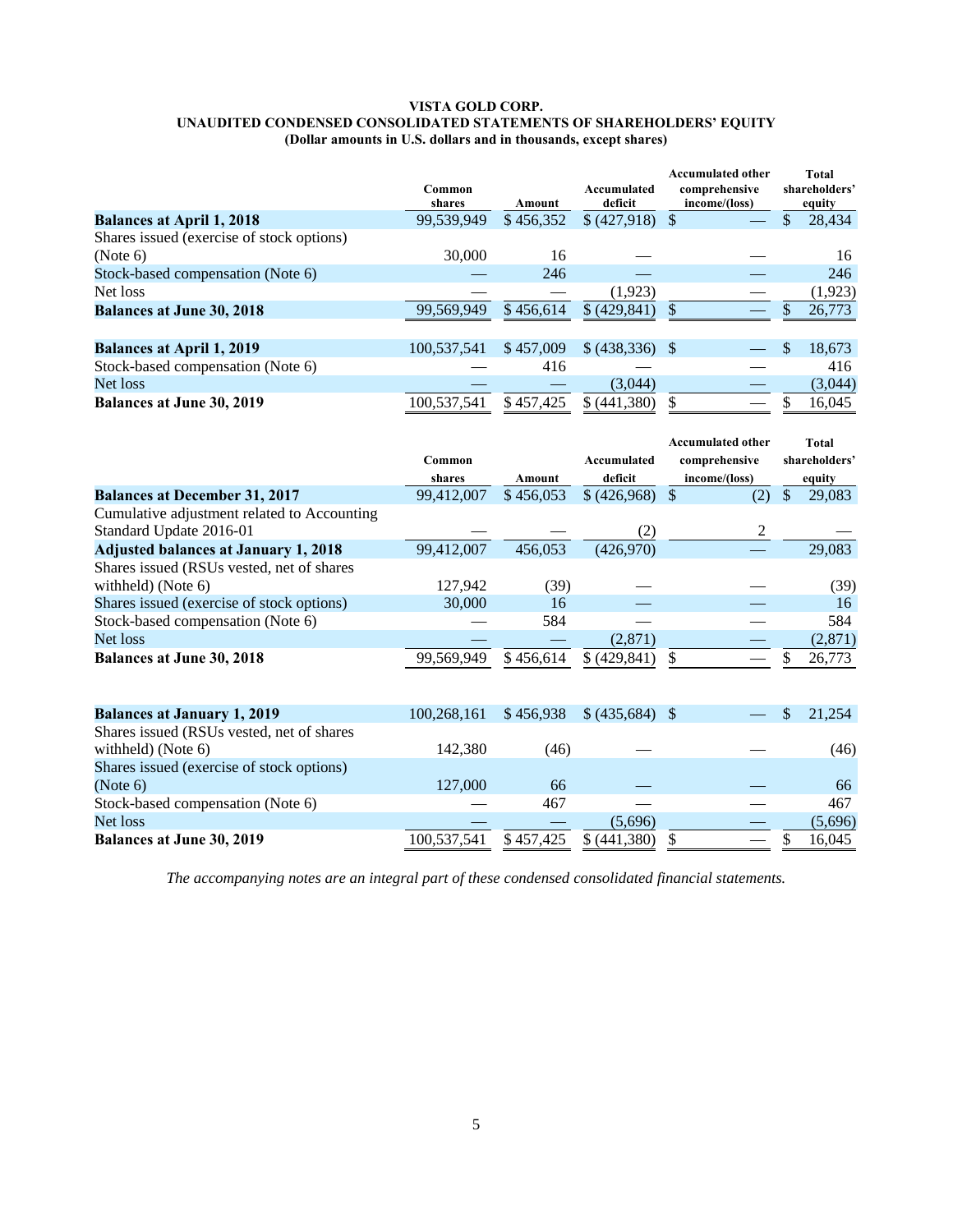## **VISTA GOLD CORP. UNAUDITED CONDENSED CONSOLIDATED STATEMENTS OF CASH FLOWS (Dollar amounts in U.S. dollars and in thousands)**

|                                                                                  | Six months ended June 30, |         |               |         |  |
|----------------------------------------------------------------------------------|---------------------------|---------|---------------|---------|--|
|                                                                                  |                           | 2019    |               | 2018    |  |
| Cash flows from operating activities:                                            |                           |         |               |         |  |
| Net loss                                                                         | \$                        | (5,696) | <sup>\$</sup> | (2,871) |  |
| Adjustments to reconcile net loss for the period to net cash used in operations: |                           |         |               |         |  |
| Depreciation and amortization                                                    |                           | 26      |               | 240     |  |
| Stock-based compensation                                                         |                           | 467     |               | 584     |  |
| (Gain)/loss on other investments                                                 |                           | 1,717   |               | (2,028) |  |
| Change in working capital account items:                                         |                           |         |               |         |  |
| Other current assets                                                             |                           | 89      |               | 389     |  |
| Provision for environmental liability                                            |                           | (2)     |               |         |  |
| Accounts payable, accrued liabilities and other                                  |                           | 8       |               | (1,309) |  |
| Net cash used in operating activities                                            |                           | (3,391) |               | (4,995) |  |
| Cash flows from investing activities:                                            |                           |         |               |         |  |
| Proceeds from sales of marketable securities                                     |                           |         |               | 64      |  |
| Disposition of short-term investments, net of acquisitions                       |                           | 1,988   |               | 6,166   |  |
| Additions to plant and equipment                                                 |                           | (40)    |               | (45)    |  |
| Proceeds from option/sale agreements, net                                        |                           | 1,667   |               |         |  |
| Net cash provided by investing activities                                        |                           | 3,615   |               | 6,185   |  |
| Cash flows from financing activities:                                            |                           |         |               |         |  |
| Payment of taxes from withheld shares                                            |                           | (46)    |               | (39)    |  |
| Proceeds from exercise of stock options                                          |                           | 66      |               | 16      |  |
| Net cash provided by / (used in) financing activities                            |                           | 20      |               | (23)    |  |
|                                                                                  |                           |         |               |         |  |
| Net increase in cash and cash equivalents                                        |                           | 244     |               | 1,167   |  |
| Cash and cash equivalents, beginning of period                                   |                           | 1,071   |               | 1,431   |  |
| Cash and cash equivalents, end of period                                         | \$                        | 1,315   | \$            | 2,598   |  |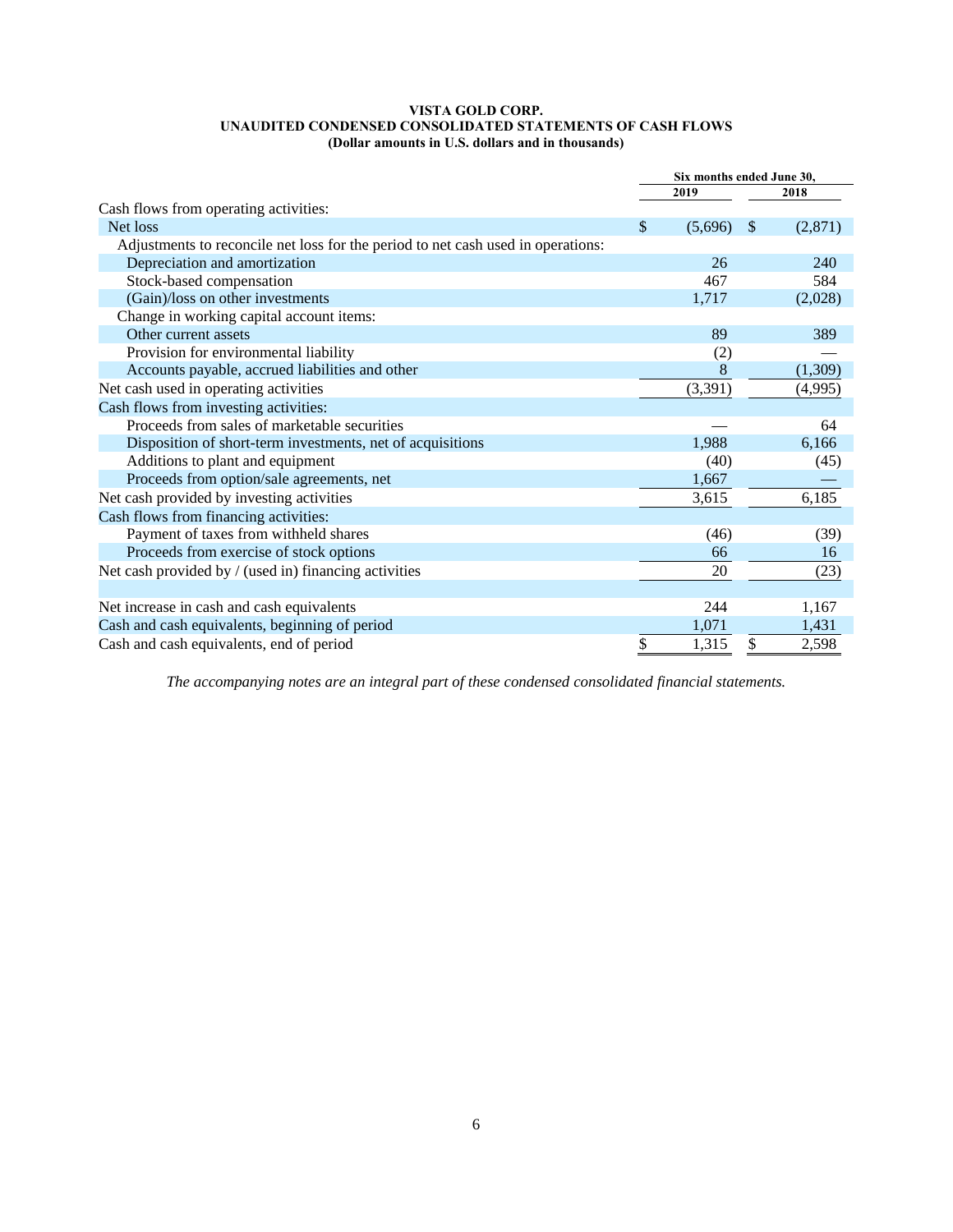## **VISTA GOLD CORP. NOTES TO UNAUDITED CONDENSED CONSOLIDATED FINANCIAL STATEMENTS (Dollar amounts in U.S. dollars and in thousands, except share amounts and per ounce amounts)**

## **1.** *Nature of Operations and Basis of Presentation*

Vista Gold Corp. and its subsidiaries (collectively, "Vista," the "Company," "we," "our," or "us") operate in the gold mining industry. We are focused on evaluation, acquisition, exploration and advancement of gold exploration and potential development projects, which may lead to gold production or value adding strategic transactions such as earn-in right agreements, option agreements, leases to third parties, joint venture arrangements with other mining companies, or outright sales of assets for cash and/or other consideration. We undertake programs designed to improve the value of our gold projects through exploration drilling and/or technical studies focused on optimizing previous engineering work.

The Company's flagship asset is its 100% owned Mt Todd gold project ("Mt Todd" or the "Project") in the Northern Territory, Australia. Mt Todd is the largest undeveloped gold project in Australia. In January 2018, the Company received authorization for the last major environmental permit for Mt Todd and announced the positive results of an updated preliminary feasibility study ("PFS") for Mt Todd. Subsequently, we announced additional metallurgical testing results that demonstrated improved gold recovery compared to the PFS and ongoing fine grinding and leach recovery tests are demonstrating that further improvements in gold recovery may be possible. Vista plans to integrate these and other improvements in a new update to the PFS, scheduled for release in the coming months.

The Company also holds 7.8 million common shares of Midas Gold Corp. ("Midas Gold Shares"), a non-core project in Mexico subject to a third-party option agreement, and royalty interests in the United States and Indonesia.

The interim Condensed Consolidated Financial Statements ("interim statements") of the Company are unaudited. In the opinion of management, all adjustments and disclosures necessary for a fair presentation of these interim statements have been included. The results reported in these interim statements are not necessarily indicative of the results that may be reported for the entire year. These interim statements should be read in conjunction with the Company's Consolidated Financial Statements for the year ended December 31, 2018 as filed with the United States Securities and Exchange Commission and Canadian securities regulatory authorities in February 2019 on Form 10-K. The year-end balance sheet data was derived from audited financial statements and, in accordance with the instructions to Form 10-Q, certain information and footnote disclosures required by United States generally accepted accounting principles have been condensed or omitted.

References to A\$ are to Australian dollars and \$ are to United States dollars.

#### *2. Significant Accounting Policies*

#### *Lease Accounting*

In February 2016, the FASB issued ASU No. 2016-02, Leases. The new standard establishes a right-of-use ("ROU") model that requires a lessee to record an ROU asset and a lease liability on the balance sheet for all leases with terms longer than 12 months. Leases are classified as either finance or operating, with classification affecting the pattern of expense recognition in the income statement. The Company adopted the standard on January 1, 2019 using the modified retrospective approach. We recognized additional operating liabilities of \$186 on adoption, with corresponding ROU assets of the same amount, based on the present value of the remaining lease payments. Adoption of the standard did not affect lease classification or expense recognition. The Company does not include short term leases in its ROU and lease liability calculations. As of June 30, 2019, the ROU asset was \$126 and the lease liability was \$126, comprised of \$86 in accrued liabilities and other, and \$40 in non-current liabilities. The Company's leases had remaining terms ranging from 0.5 to 2.5 years as of June 30, 2019.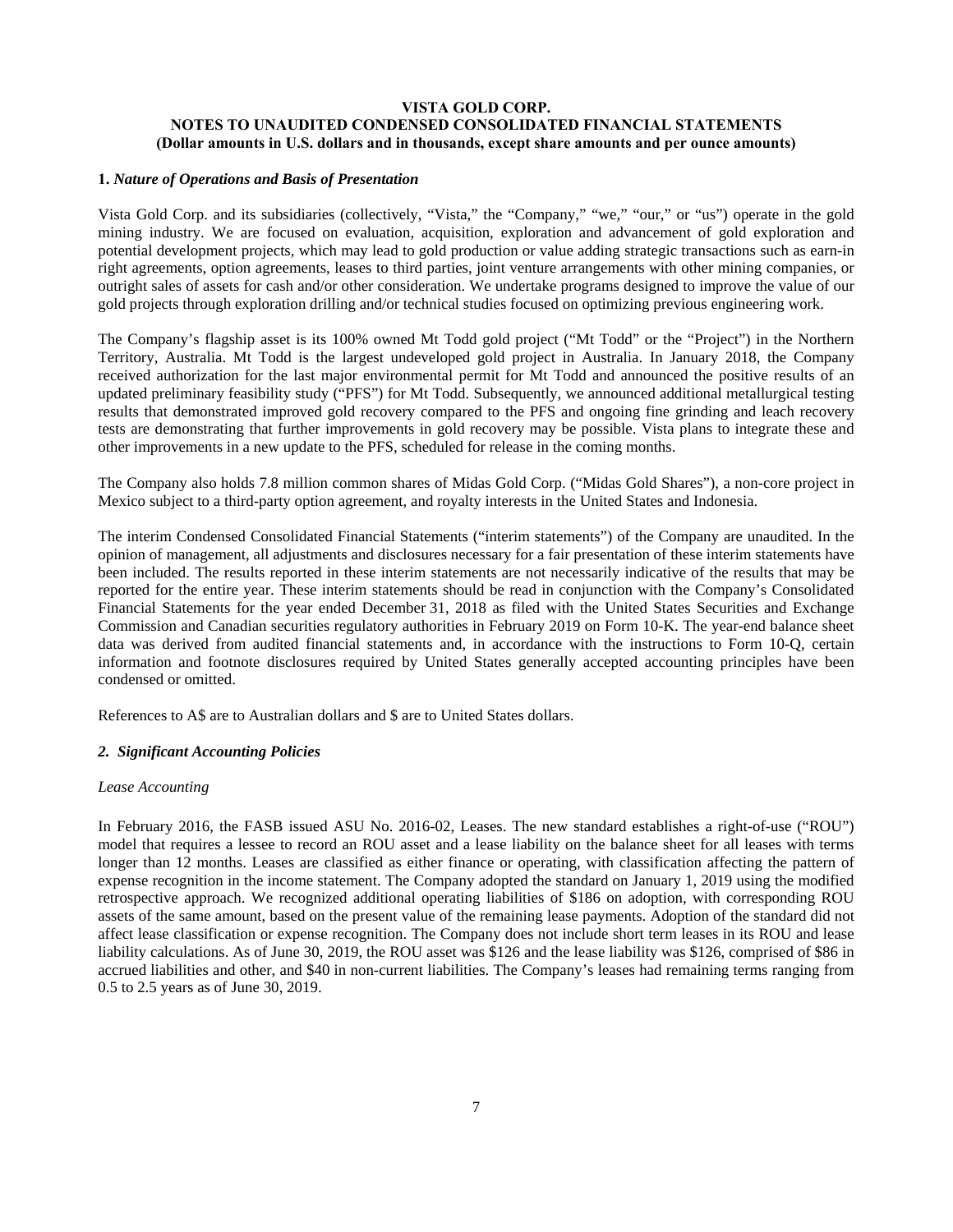#### *3. Short-term and Other Investments*

#### *Short-term investments*

As of June 30, 2019 and December 31, 2018, the amortized cost basis of our short-term investments was \$5,009 and \$6,997, respectively. The amortized cost basis approximates fair value at June 30, 2019 and December 31, 2018. Shortterm investments at June 30, 2019 and December 31, 2018 were comprised of U.S. government treasury bills and/or notes, all of which have maturity dates on the date of purchase greater than 90 days but less than one year.

## *Other investments - Midas Gold Shares*

The investment in Midas Gold Shares was recorded at fair value in the Condensed Consolidated Balance Sheets. Subsequent changes in fair value are recorded in the Condensed Consolidated Statements of Comprehensive Income/(Loss) in the period in which they occur.

As of June 30, 2019 and December 31, 2018, the Company held 7,802,615 shares of Midas Gold valued at \$3,745 and \$5,462 respectively. The unrealized loss on these shares was \$1,093 and \$1,717 for the three and six months ending June 30, 2019, respectively. The unrealized gain on these shares was \$- and \$2,028 for the three and six months ending June 30, 2018, respectively.

#### **4.** *Mineral Properties*

|                                | <b>At June 30, 2019</b> | <b>At December 31, 2018</b> |
|--------------------------------|-------------------------|-----------------------------|
| Mt Todd, Australia             | 2.146                   | 2.146                       |
| Guadalupe de los Reves, Mexico |                         |                             |
|                                | 2.146                   | 2.421                       |

During October 2017, we entered into an agreement (the "Option Agreement") to option our interest in the Guadalupe de los Reyes gold and silver project in Sinaloa, Mexico (the "GdlR Project") to Minera Alamos Inc. and its subsidiary Minera Alamos de Sonora S.A. de C.V. ("Minera Alamos"). In June 2019, the Option Agreement was assigned from Minera Alamos to ePower Metals Inc. ("ePower") by way of assignment agreement (the "Assignment Agreement"), with our consent. Completion of the Assignment Agreement is subject to a number of conditions. The Assignment Agreement provides that in certain circumstances, the rights under the Option Agreement will revert from ePower to Minera Alamos.

Pursuant to the terms of the Option Agreement and the Assignment Agreement, we granted Minera Alamos or ePower, as applicable, (the "GdlR Optionholder") an exclusive right and option right to earn a 100% interest in the GdlR Project by:

- making payments totaling \$6,000, comprised of a payment of \$1,500 made at the execution of the Option Agreement (the "Option Grant Date"); two successive payments of \$1,500 each to be made at the one-year and two-year anniversaries of the Option Grant Date; and a final \$1,500 payment to be made before the four-year anniversary of the Option Grant Date;
- maintaining the concessions comprising the GdlR Project in good standing;
- fulfilling all obligations to the Ejido La Tasajera (the "Ejido") as set out in the temporary occupation contract between us and the Ejido;
- granting us a capped net smelter return royalty ("NSR") on production from open pit mining (the "Open Pit NSR") at rates that range from 1% (at gold prices of \$1,400/oz or less) to a maximum of 2% (at gold prices above \$1,600/oz) up to an aggregate of \$2,000 in royalty payments;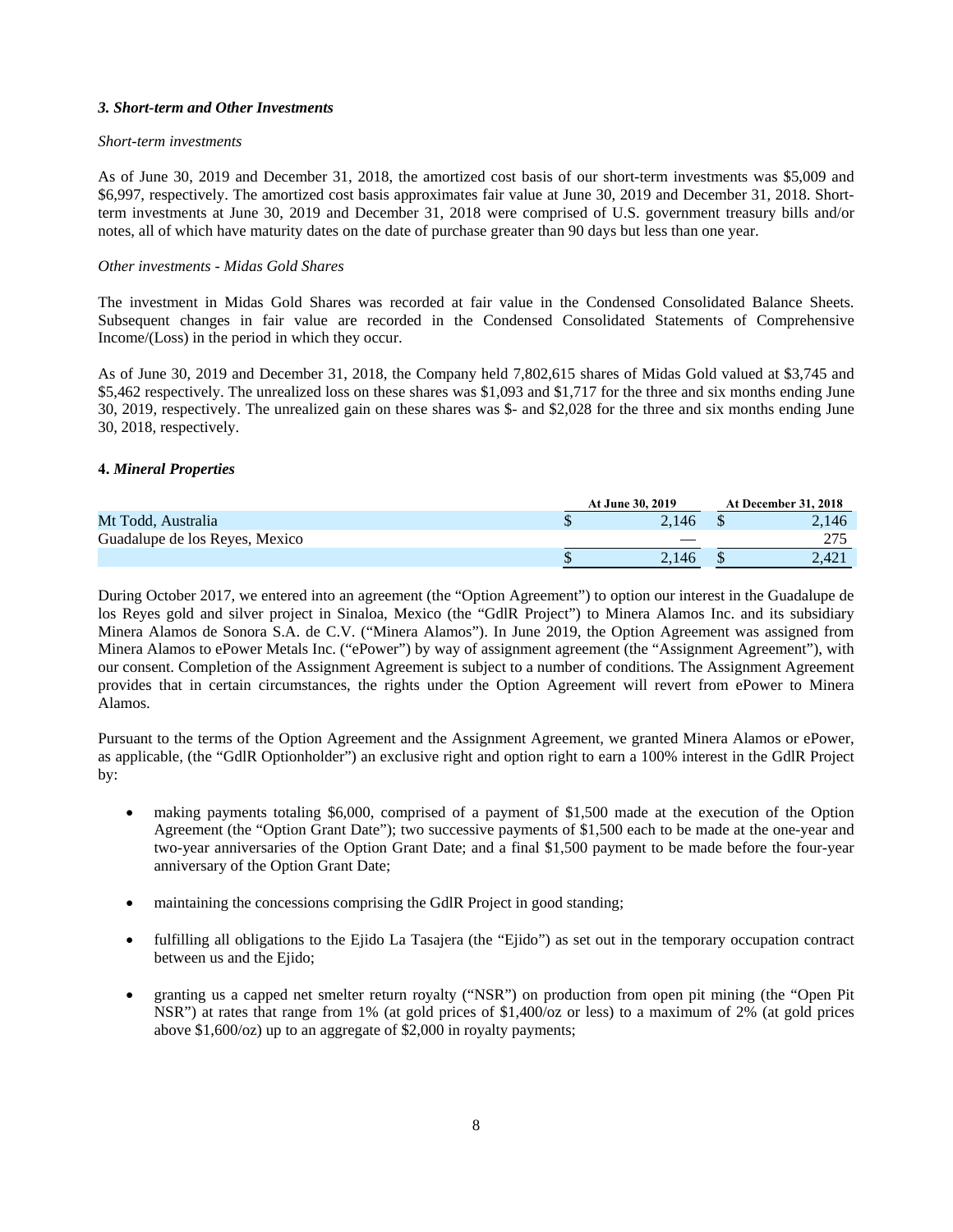- granting us a perpetual NSR on production from underground mining (the "Underground NSR") at rates that range from 1% (at gold prices of \$1,400/oz or less) to a maximum of 2% (at gold prices above \$1,600/oz); and
- granting us the right to assume a 49% non-carried interest in an underground project if GdlR Optionholder decides to develop an underground mine at the GdlR Project (the "Back-in Right").

The Option Agreement provides that all cash payments are non-refundable and optional to the GdlR Optionholder, and in the event the GdlR Optionholder fails to pay any of the required amounts as set out in the Option Agreement, or fails to comply with its other obligations, the Option Agreement will terminate and the GdlR Optionholder will have no interest in the GdlR Project. Provided it is not in breach of the Option Agreement, the GdlR Optionholder may, at its discretion, accelerate the above payment schedule.

Subject to the GdlR Optionholder timely making all the option payments, and fulfilling its other obligations with respect to the Option Agreement, we will transfer 100% of the shares of the Company's 100% owned subsidiary Minera Gold Stake S.A. de C.V., the entity which owns the GdlR Project, to the GdlR Optionholder and the Open-Pit NSR and Underground NSR will be granted to us.

If the GdlR Optionholder discovers and decides to develop an underground mine at the GdlR Project and we exercise the Back-in Right, we and the GdlR Optionholder have agreed to form a joint venture to develop and operate the underground mine. If the joint venture is formed, the Underground NSR will terminate.

In October 2018, the Company agreed to extend the due date for the second \$1,500 option payment for the GdlR Project by six months to April 23, 2019, at which time the payment was made. As consideration for the deferral, the Company received an additional \$150 in cash, \$50 paid on October 24, 2018 and \$100 paid on January 23, 2019. In addition, Minera Alamos paid interest of \$67 at a rate of 1.5% per month on the unpaid balance of the \$1,500 payment beginning January 24, 2019.

The Company has determined that control of the GdlR Project has not been transferred for accounting purposes. Therefore, the first option payment of \$1,500 received in October 2017 and the \$150 for extension of the second option payment were accounted for as a reduction to carrying value. Receipt of the second option payment of \$1,500 and interest of \$67 during April 2019 reduced the carrying value to zero and resulted in recognition of \$1,392 as a deferred option gain. In addition, potential royalty revenue and future option payments have not been recognized for accounting purposes.

## **5.** *Plant and Equipment*

|                             |       | June 30, 2019 |       | <b>December 31, 2018</b> |              |            |  |  |
|-----------------------------|-------|---------------|-------|--------------------------|--------------|------------|--|--|
|                             |       | Accumulated   |       |                          |              |            |  |  |
|                             | Cost  | depreciation  | Net   | Cost                     | depreciation | <b>Net</b> |  |  |
| Mt Todd, Australia          | 5.238 | 5.089         | 149   | 5.197                    | 5.062        | 135        |  |  |
| Corporate, United States    | 333   | 333           |       | 333                      | 333          |            |  |  |
| Used mill equipment, Canada | 5,500 |               | 5.500 | 5.500                    |              | 5,500      |  |  |
|                             |       | 5.422         | 5.649 | .030                     | 5.395        | 5.635      |  |  |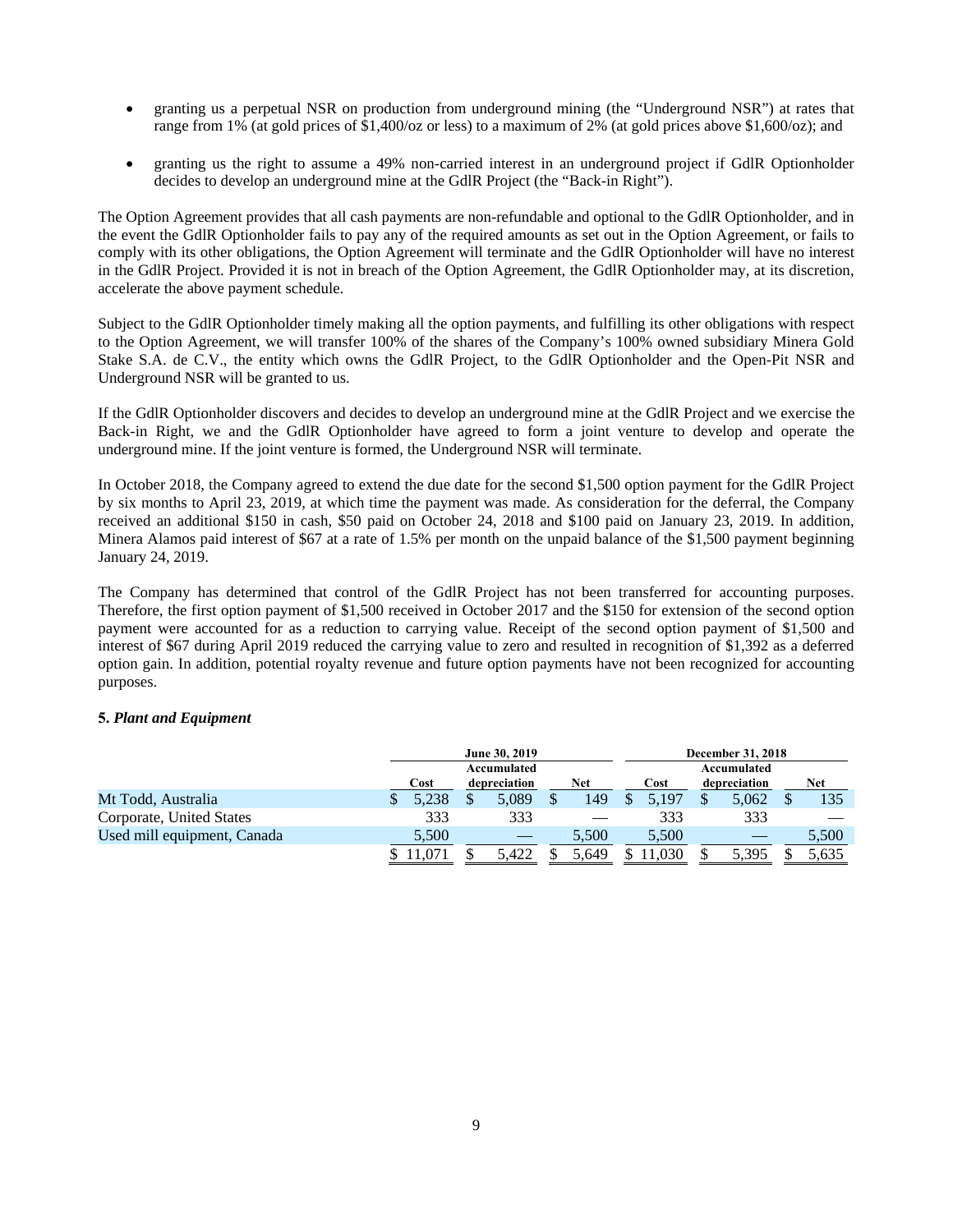#### **6.** *Common Shares*

## *Warrants*

Outstanding warrants are summarized in the following table:

|                         | Warrants<br>outstanding | Weighted<br>average<br>exercise price<br>per share | Weighted<br>average<br>remaining life<br>(vrs.) | Intrinsic value |
|-------------------------|-------------------------|----------------------------------------------------|-------------------------------------------------|-----------------|
| As of December 31, 2017 | 6,514,625               | 1.92                                               | 1.6                                             |                 |
| As of December 31, 2018 | 6,514,625               | 1.92                                               | 0.6                                             |                 |
| As of June 30, 2019     | 6.514.625               | 1.92                                               |                                                 |                 |

These warrants expire in August 2019.

## *Stock-Based Compensation*

Under the Company's stock option plan (the "Plan"), we may grant options to purchase common shares in the capital of the Company ("Common Shares") to our directors, officers, employees and consultants. The maximum number of Common Shares that may be reserved for issuance under the Plan, together with all other stock-based compensation arrangements, which include restricted share units ("RSUs") currently outstanding under the Company's long term equity incentive plan ("LTIP") and deferred share units ("DSUs") issuable pursuant to the Company's deferred share unit plan ("DSU Plan"), is a variable number equal to 10% of the issued and outstanding Common Shares on a non-diluted basis at any one time. In 2018, the Company issued phantom units to be settled in cash. Options, RSUs, DSUs, and phantom units are granted from time to time at the discretion of the Board of Directors of the Company (the "Board"), with vesting periods and other terms as determined by the Board.

Stock-based compensation expense for the three and six months ended June 30, 2019 and 2018 is as follows:

|                        |   | Three Months Ended June 30, |   |      |    | Six Months Ended June 30, |    |     |  |
|------------------------|---|-----------------------------|---|------|----|---------------------------|----|-----|--|
|                        |   | 2018<br>2019                |   | 2019 |    | 2018                      |    |     |  |
| Stock options          | D | 81                          | S | 54   | -S | 131                       | Ж, | 200 |  |
| Restricted stock units |   | 126                         |   | 192  |    | 127                       |    | 384 |  |
| Deferred share units   |   | 209                         |   |      |    | 209                       |    |     |  |
|                        |   | 416                         |   | 246  |    | 467                       |    | 584 |  |
|                        |   |                             |   |      |    |                           |    |     |  |
| Phantom units          | S | 22.                         |   |      |    | 44                        |    |     |  |

As of June 30, 2019, unrecognized compensation expense for stock options, RSUs, and phantom units was \$132, \$569, and \$134, respectively, which is expected to be recognized over weighted average periods of 1.0, 1.5, and 1.0 years, respectively.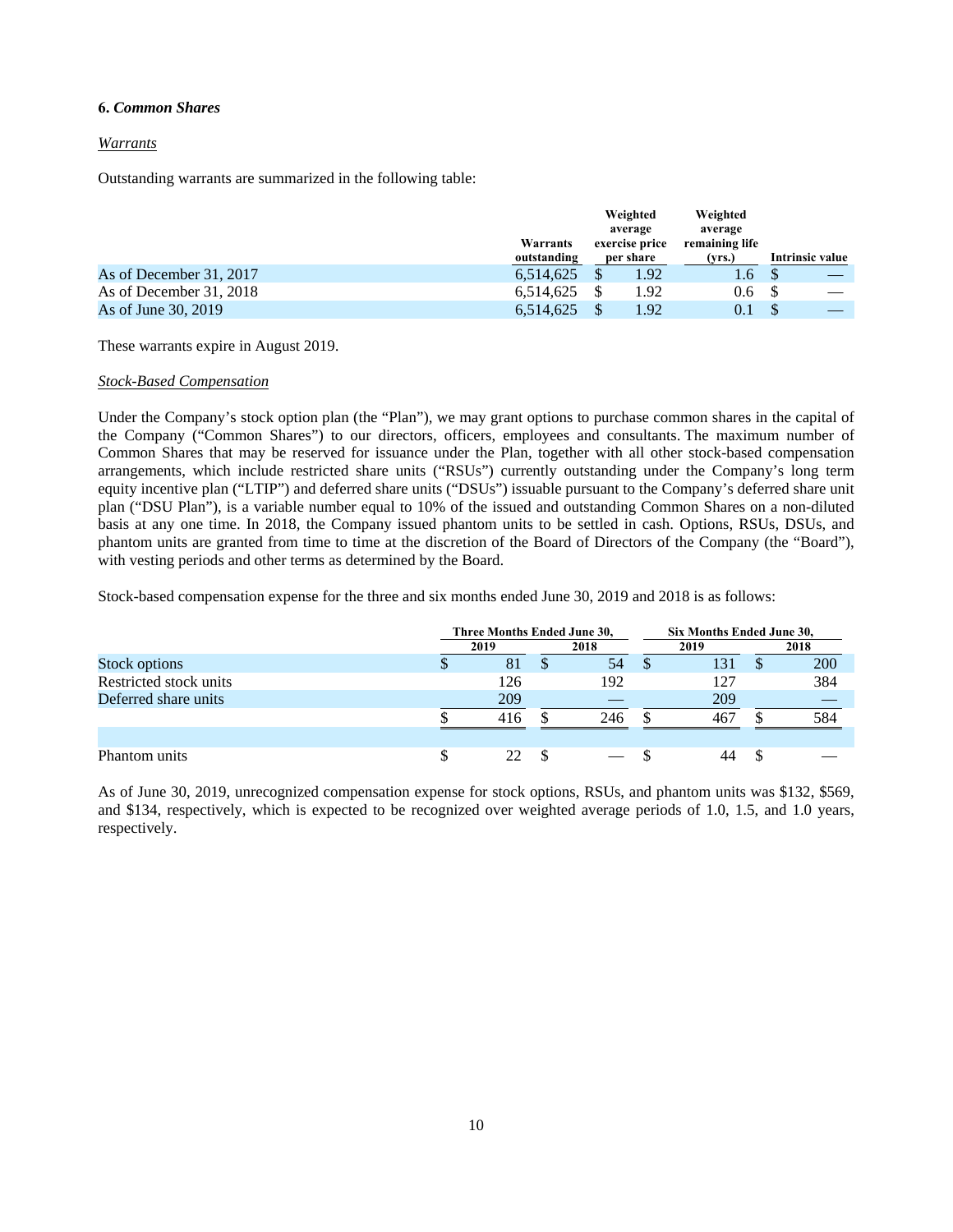## *Stock Options*

A summary of options under the Plan as of June 30, 2019 is set forth in the following table:

|                                 | Number of<br>options | Weighted average<br>exercise price<br>per option | Weighted average<br>remaining<br>contractual term<br>(years) |     | Aggregate<br>intrinsic<br>value |
|---------------------------------|----------------------|--------------------------------------------------|--------------------------------------------------------------|-----|---------------------------------|
| Outstanding - December 31, 2017 | 1.144.500            | 0.42                                             | 1.15                                                         |     | 346                             |
| Granted                         | 1,142,000            | 0.71                                             |                                                              |     |                                 |
| Exercised                       | (218,600)            | 0.39                                             |                                                              |     | 36                              |
| Cancelled/Forfeited             | (748, 751)           | 0.36                                             |                                                              |     |                                 |
| Outstanding - December 31, 2018 | 1.319.149            | <sup>\$</sup><br>0.71                            | $3.84$ \$                                                    |     |                                 |
| Granted                         | 350,000              | 0.73                                             |                                                              |     |                                 |
| Exercised                       | (127,000)            | 0.52                                             |                                                              |     | 29                              |
| Cancelled/Forfeited             | (149)                | 0.52                                             |                                                              |     |                                 |
| Outstanding - June 30, 2019     | 1,542,000            | \$<br>0.73                                       | 3.98                                                         | \$. | 67                              |
| Exercisable - June 30, 2019     | 877.330              | \$<br>0.75                                       | 3.86                                                         |     | 28                              |

A summary of unvested stock options as of June 30, 2019 is set forth in the following table:

|                              | Number of<br>options | Weighted<br>average<br>grant-date<br>fair value<br>per option | Weighted<br>average<br>remaining<br>amortization<br>period<br>(years) |
|------------------------------|----------------------|---------------------------------------------------------------|-----------------------------------------------------------------------|
| Unvested - December 31, 2017 | 246,250              | 0.22                                                          | 0.99                                                                  |
| Granted                      | 1,142,000            | 0.45                                                          |                                                                       |
| Cancelled/Forfeited          | (246,250)            | 0.22                                                          |                                                                       |
| Vested                       | (382, 331)           | 0.45                                                          |                                                                       |
| Unvested - December 31, 2018 | 759,669              | \$<br>0.45                                                    | 1.14                                                                  |
| Granted                      | 350,000              | 0.30                                                          |                                                                       |
| Vested                       | (444,999)            | 0.41                                                          |                                                                       |
| Unvested - June 30, 2019     | 664,670              | S<br>0.40                                                     | 0.99                                                                  |

The fair value of stock options granted to employees, directors and consultants was estimated at the grant date using the Black-Scholes option pricing model using the following weighted average assumptions:

|                         | 2019   | 2018    |
|-------------------------|--------|---------|
| Expected volatility     | 61.1 % | 77.1 %  |
| Risk-free interest rate | 2.0 %  | $2.6\%$ |
| Expected life (years)   | 2.8    | 5.0     |
| Dividend yield          | $0\%$  | $0\%$   |
| Forfeiture assumption   | $0\%$  | $0\%$   |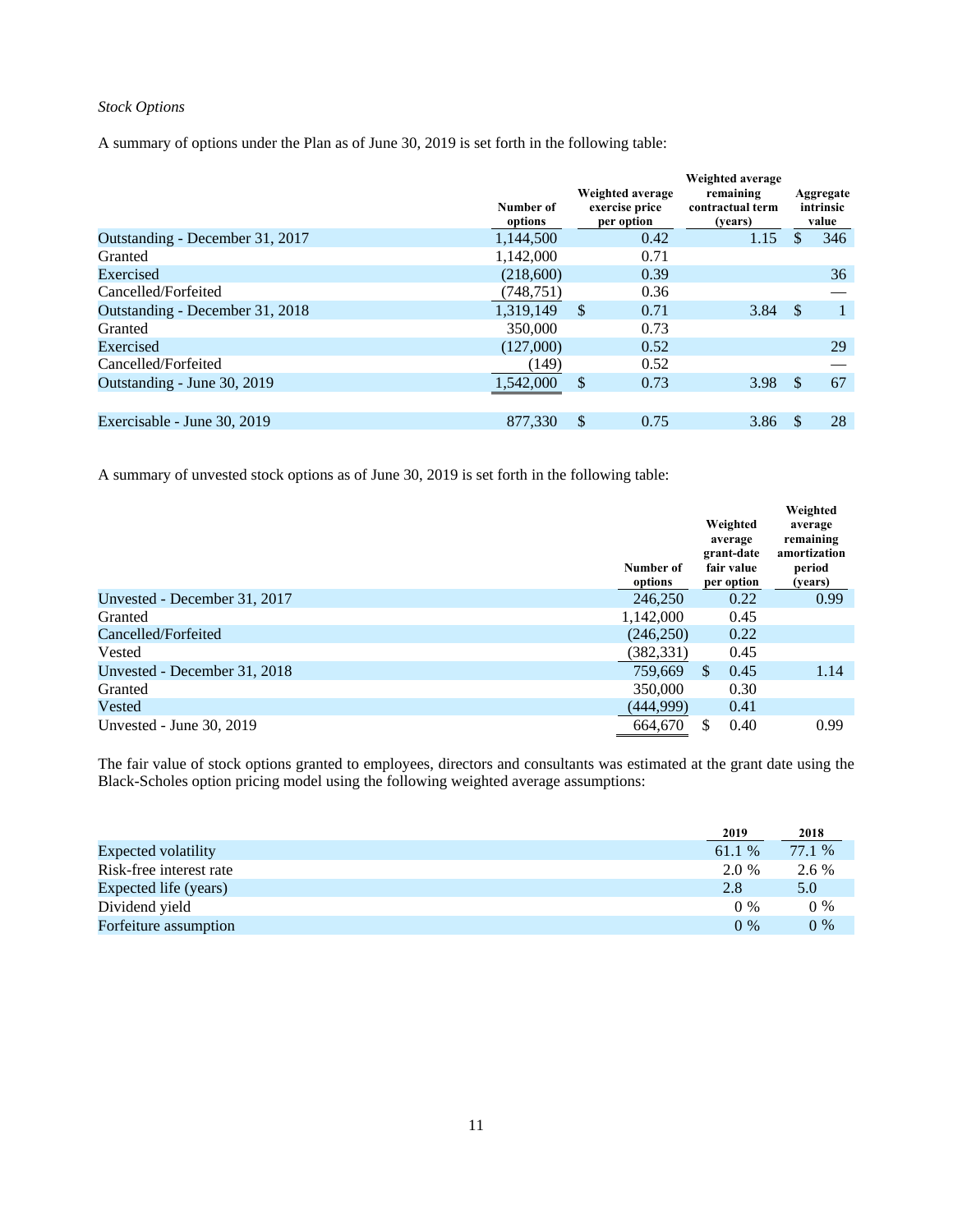## *Restricted Stock Units*

The following table summarizes the RSUs outstanding under the LTIP as of June 30, 2019:

|                                | <b>Number</b><br>of RSUs |          | Weighted average<br>grant-date fair<br>value per RSU |
|--------------------------------|--------------------------|----------|------------------------------------------------------|
| Unvested - December 31, 2017   | 1,567,907                | \$       | 0.85                                                 |
| Granted                        | 319,000                  |          | 0.75                                                 |
| Cancelled/forfeited            | (246, 683)               |          | 0.90                                                 |
| Vested, net of shares withheld | (637, 554)               |          | 0.88                                                 |
| Unvested - December 31, 2018   | 1,002,670                | <b>S</b> | 0.78                                                 |
| Granted                        | 1,349,000                |          | 0.47                                                 |
| Cancelled/forfeited            | (198, 821)               |          | 0.76                                                 |
| Vested, net of shares withheld | (142, 380)               |          | 0.75                                                 |
| Unvested - June 30, 2019       | 2,010,469                | S        | 0.58                                                 |

A portion of the RSU awards vest on a fixed future date provided the recipient continues to be affiliated with Vista on that date. Other RSU awards vest subject to certain performance and market criteria, including the accomplishment of certain corporate objectives and the Company's share price performance. The minimum vesting period for RSUs is one year.

During the six months ended June 30, 2019, the Company withheld Common Shares with an equivalent value to meet the employee withholding tax obligations which resulted from RSUs that vested in the period. Common Shares withheld are considered cancelled/forfeited.

#### *Deferred Share Units*

In May 2019, the Company's shareholders approved the DSU Plan. The DSU Plan provides for granting of DSUs to non-employee directors. DSUs vest immediately, however the Company will issue one Common Share for each DSU only after the non-employee director has ceased to be a director of the Company. Additionally, in May 2019, the Company's shareholders approved an amendment to the LTIP such that non-employee directors are excluded from future grants under the LTIP. At the time the DSU Plan was approved, the Board granted 366,000 DSUs and the Company recognized \$209 in DSU expense.

The following table summarizes the DSUs outstanding as of June 30, 2019:

|                                 | Number of<br><b>DSUs</b> | Weighted average<br>grant-date fair<br>value per DSU |
|---------------------------------|--------------------------|------------------------------------------------------|
| Outstanding - December 31, 2018 |                          |                                                      |
| Granted                         | 366,000                  | 0.57                                                 |
| Outstanding - June 30, 2019     | 366,000                  | 0.57                                                 |

#### *Phantom Units*

The Company granted a total of 265,000 phantom units to certain employees. The value of each unit is equal to the Company's share price on the vesting date and is payable in cash. The phantom units vest on fixed future dates provided the recipient continues to be affiliated with Vista on those dates. The Company will account for these units as awards classified as liabilities with \$67 included in current liabilities as of June 30, 2019. The Company recognized \$22 and \$44 of compensation expense for these phantom units in the three and six months ended June 30, 2019 respectively.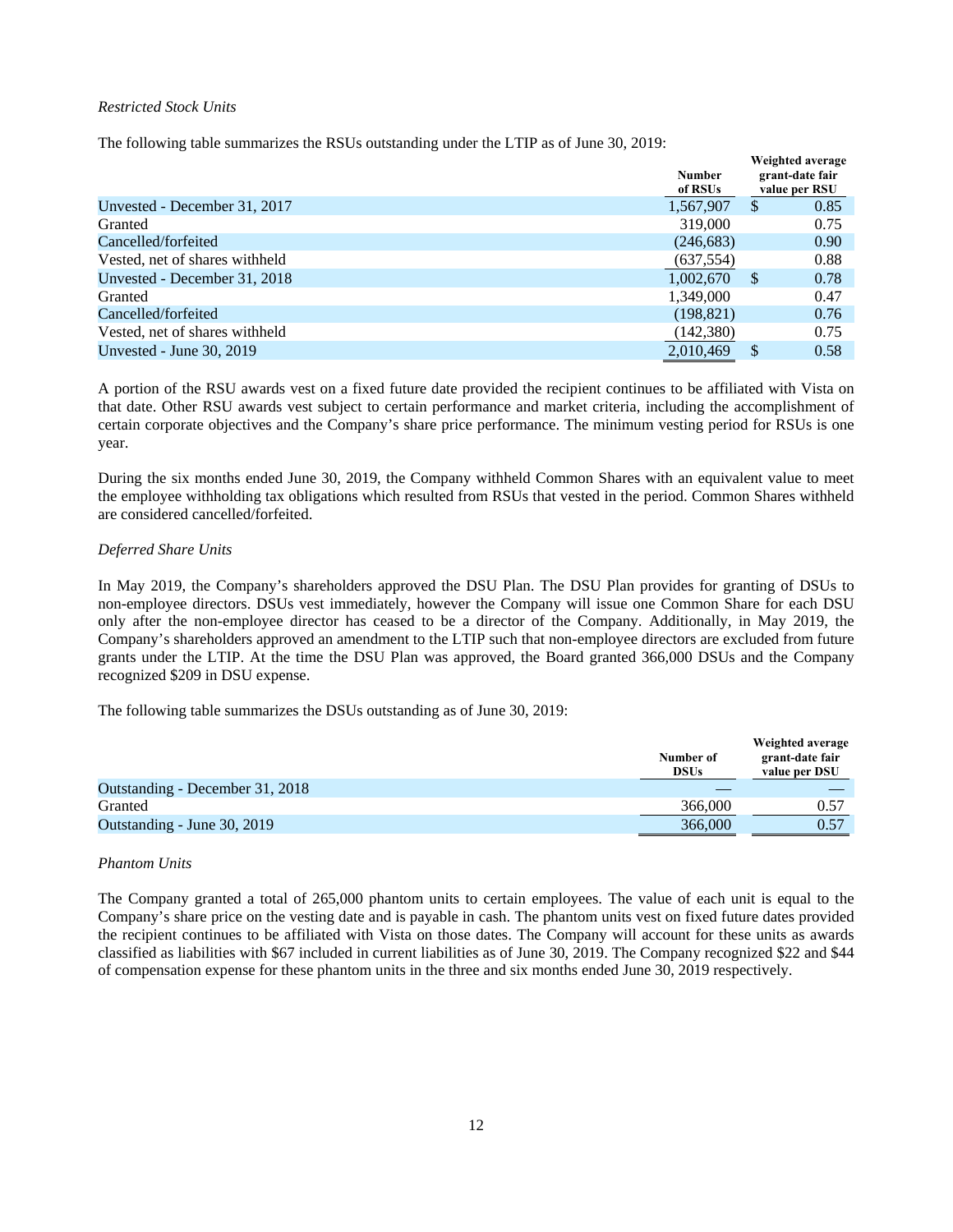A summary of unvested phantom units as of June 30, 2019 is set forth in the following table:

|                              | Number of<br>phantom units | weighted average<br>remaining<br>vesting term<br>(years) |
|------------------------------|----------------------------|----------------------------------------------------------|
| Unvested - December 31, 2017 |                            |                                                          |
| Granted                      | 265,000                    |                                                          |
| Unvested - December 31, 2018 | 265,000                    | 1.50                                                     |
| Granted                      |                            |                                                          |
| Unvested - June 30, 2019     | 265,000                    | 1.00                                                     |
|                              |                            |                                                          |

 **Weighted average**

#### **7.** *Commitments and Contingencies*

Our exploration and development activities are subject to various laws and regulations governing the protection of the environment. These laws and regulations are continually changing and are generally becoming more restrictive. As such, future expenditures that may be required for compliance with these laws and regulations cannot be predicted. We conduct our operations in an effort to minimize effects on the environment and believe our operations are in compliance with applicable laws and regulations in all material respects.

Under our agreement with the Jawoyn Association Aboriginal Corporation (the "JAAC"), the JAAC will be entitled to an annual cash payment, or payment in kind, equal to 1% of the value of the annual gold production from the current mining licenses, and a 1% NSR on other metals, subject to a minimum payment of A\$50 per year. In addition, we have agreed to offer the JAAC the opportunity to establish a joint venture with Vista holding a 90% participating interest and the JAAC holding a 10% participating interest in Mt Todd.

#### **8.** *Fair Value Accounting*

The following table sets forth the Company's assets measured at fair value by level within the fair value hierarchy. As required by accounting guidance, assets are classified in their entirety based on the lowest level of input that is significant to the fair value measurement.

|                                       |             | Fair value at June 30, 2019     |                |  |  |
|---------------------------------------|-------------|---------------------------------|----------------|--|--|
|                                       | Total       | <b>Level 1</b>                  | <b>Level 3</b> |  |  |
| Other investments (Midas Gold Shares) | 3.745       | \$<br>3.745                     |                |  |  |
|                                       |             |                                 |                |  |  |
|                                       |             | Fair value at December 31, 2018 |                |  |  |
|                                       | Total       | <b>Level 1</b>                  | <b>Level</b> 3 |  |  |
| Other investments (Midas Gold Shares) | 5.462       | \$<br>5.462                     |                |  |  |
| Used mill equipment (non-recurring)   | S.<br>5.500 | \$<br>$\hspace{0.05cm}$         | 5.500          |  |  |

Our investment in Midas Gold Shares is classified as Level 1 of the fair value hierarchy as it is valued at quoted market prices in an active market.

The used mill equipment is classified as Level 3 of the fair value hierarchy as its value at December 31, 2018 was based on an independent third-party valuation. As of June 30, 2019, management had not identified sufficient changes in conditions to require an update to the independent third-party evaluation. The mill equipment is included in plant and equipment on the Condensed Consolidated Balance Sheets for each period presented. There have been no transfers between levels in 2019, nor have there been any changes in valuation techniques.

#### **9.** *Geographic and Segment Information*

The Company has one reportable operating segment. We evaluate, acquire, explore and advance gold exploration and potential development projects, which may lead to gold production or value adding strategic transactions. These activities are currently focused principally in Australia. We reported no revenues during the three and six months ended June 30, 2019 and 2018. Geographic location of mineral properties and plant and equipment is provided in Notes 4 and 5, respectively.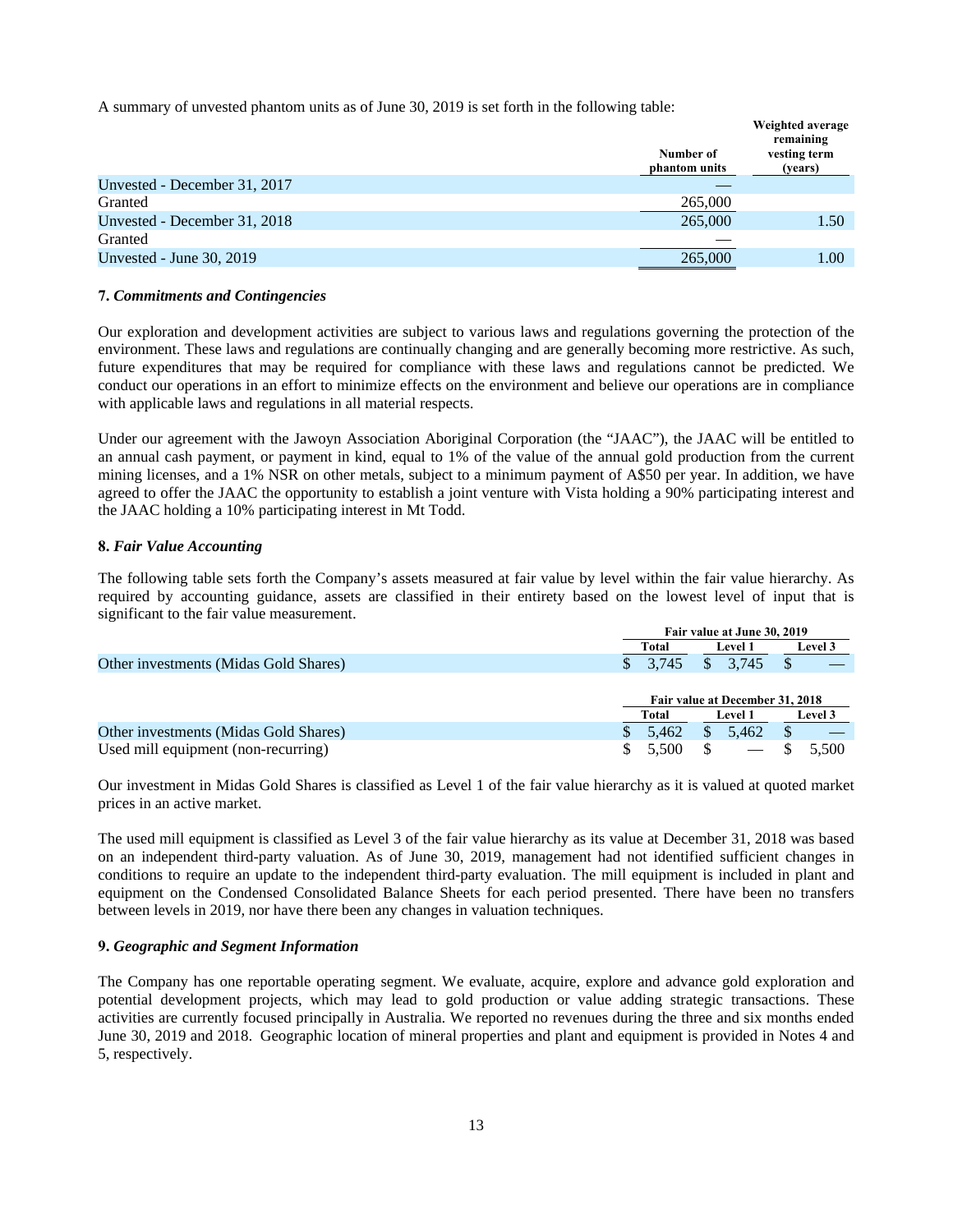## **ITEM 2. MANAGEMENT'S DISCUSSION AND ANALYSIS OF FINANCIAL CONDITION AND RESULTS OF OPERATIONS.**

*The following discussion and analysis should be read in conjunction with our unaudited condensed consolidated financial statements for the six months ended June 30, 2019, and the related notes thereto, which have been prepared in accordance with generally accepted accounting principles in the United States. This discussion and analysis contains forward-looking statements and forward-looking information that involve risks, uncertainties and assumptions. Our actual results may differ materially from those anticipated in these forward-looking statements and information as a result of many factors. See section heading "Note Regarding Forward-Looking Statements" below.*

## *All dollar amounts stated herein are in U.S. dollars in thousands, except per share and per ounce amounts and currency exchange rates unless specified otherwise. References to A\$ are to Australian dollars and to \$ are to United States dollars.*

## **Overview**

Vista Gold Corp. and its subsidiaries (collectively, "Vista," the "Company," "we," "our," or "us") operate in the gold mining industry. We are focused on the evaluation, acquisition, exploration and advancement of gold exploration and potential development projects, which may lead to gold production or value adding strategic transactions such as earn-in right agreements, option agreements, leases to third parties, joint venture arrangements with other mining companies, or outright sales of assets for cash and/or other consideration. We undertake programs designed to improve the value of our gold projects through exploration drilling and/or technical studies focused on optimizing previous engineering work. We do not currently generate cash flows from mining operations.

The Company's flagship asset is its 100% owned Mt Todd gold project ("Mt Todd" or the "Project") in the Northern Territory ("NT") Australia. Mt Todd is the largest undeveloped gold project in Australia. The Company has invested substantial amounts to evaluate, engineer, permit and de-risk the Project, and we believe these efforts have added to the underlying value of the Project. In January 2018, the Company received authorization for the last major environmental permit for Mt Todd and announced the positive results of an updated PFS for Mt Todd. Subsequently, we announced additional metallurgical testing results that demonstrated improved gold recovery compared to the PFS, and ongoing fine grinding and leach recovery tests are demonstrating further improvements in gold recovery are possible. Vista plans to integrate these and other improvements in a new update to the PFS, scheduled for release in the coming months.

The Company also holds 7.8 million common shares in the capital of Midas Gold Corp. ("Midas Gold Shares"), a non-core project in Mexico subject to a third-party option agreement and royalty interests in the United States and Indonesia.

## **Results from Operations**

#### *Summary*

Consolidated net loss for the three months ended June 30, 2019 and 2018 was \$3,044 and \$1,923 or \$0.03 and \$0.02 per share, respectively. Consolidated net loss for the six months ended June 30, 2019 and 2018 was \$5,696 and \$2,871 or \$0.06 and \$0.03 per share, respectively. The principal components of these year-over-year changes are discussed below.

The Company had \$9,556 of working capital and no debt as of June 30, 2019.

#### *Exploration, property evaluation and holding costs*

Exploration, property evaluation and holding costs were \$947 and \$1,055 during the three months ended June 30, 2019 and 2018, respectively; and \$1,893 and \$2,600 for the six months ended June 30, 2019 and 2018, respectively. These costs are predominantly project holding and discretionary costs associated with Mt Todd. For the three and six months ended June 30, 2019, project holding costs (which are necessary to preserve our property rights and meet our safety, regulatory, social, and environmental responsibilities) were lower compared to the same periods during 2018 as water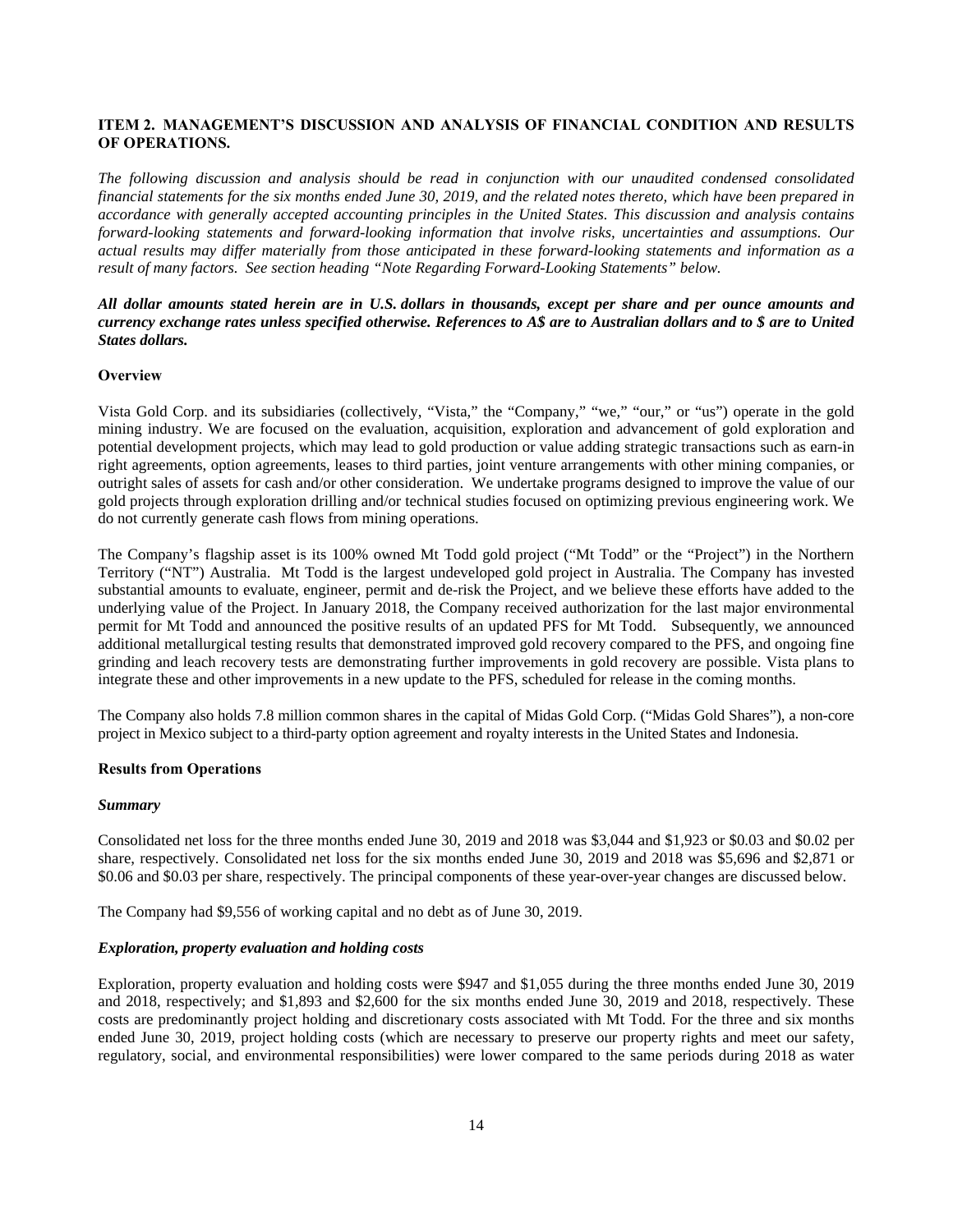discharge from the Batman pit decreased because of comparatively lower precipitation during the most recent wet season. This also reduced the scope of certain baseline monitoring activities. In addition, the Australian dollar was approximately 8% weaker versus the United States dollar in 2019 compared to 2018.

Discretionary costs during the three and six months ended June 30, 2019 were also lower than the same periods during 2018.

Exploration, property evaluation and holding costs for the three months ended June 30, 2019 and 2018 included non-cash stock-based compensation of \$52 and \$67, respectively; and \$62 and \$152 for the six months ended June 30, 2019 and 2018, respectively.

#### *Corporate administration*

Corporate administration costs were \$1,067 and \$888 during the three months ended June 30, 2019 and 2018, respectively; and \$2,214 and \$2,311 during the six months ended June 30, 2019 and 2018, respectively. Administrative expenses were higher during the three months ended June 30, 2019 compared to the same period in 2018 because of \$209 recognized upon issuance of DSUs in May 2019 where no similar expense occurred during 2018. Expenses were slightly lower during the six months ended June 30, 2019 compared to the same period in 2018 because first quarter 2019 costs did not include some of the additional costs experienced in 2018 related to completion of the 2018 Mt Todd PFS update, which resulted in greater investor relations, regulatory and compensation costs during 2018.

#### *Depreciation*

Depreciation costs were \$14 and \$12 during the three months ended June 30, 2019 and 2018, respectively; and \$26 and \$240 during the six months ended June 30, 2019 and 2018, respectively. The majority of the Company's fixed assets were fully depreciated by December 31, 2018, resulting in lower 2019 depreciation costs.

#### *Non-operating income and expenses*

#### *(Loss)/gain on other investments*

(Loss)/gain on other investments was \$(1,093) and \$ – for the three months ended June 30, 2019 and 2018, respectively and \$(1,717) and \$2,028 for the six months ended June 30, 2019 and 2018, respectively. These amounts result from changes in fair value of our Midas Gold Shares.

#### **Financial Position, Liquidity and Capital Resources**

#### *Operating activities*

Net cash used in operating activities was \$3,391 and \$4,995 for the six months ended June 30, 2019 and 2018, respectively. The decreased use of cash in 2019 resulted from \$589 lower cash expenditures for operating activities (mostly exploration, property evaluation and holding costs and corporate administration) and \$1,015 less cash used for working capital items, most notably being a \$1,309 reduction in accounts payable and accrued liabilities during the first half 2018, which did not recur during the first half 2019.

#### *Investing activities*

Net cash provided by investing activities was \$3,615 and \$6,185 for the six months ended June 30, 2019 and 2018, respectively. Disposition of short-term investments, net of acquisitions, decreased during 2019 by \$4,178 compared to the same period in 2018. This reduction in net dispositions of short-term investments was possible because cash requirements for operations were lower and other sources of cash were available to us, notably the \$1,667 received from Minera Alamos de Sonora S.A. de C.V. ("Minera Alamos") under the terms of the Guadalupe de los Reyes Option Agreement.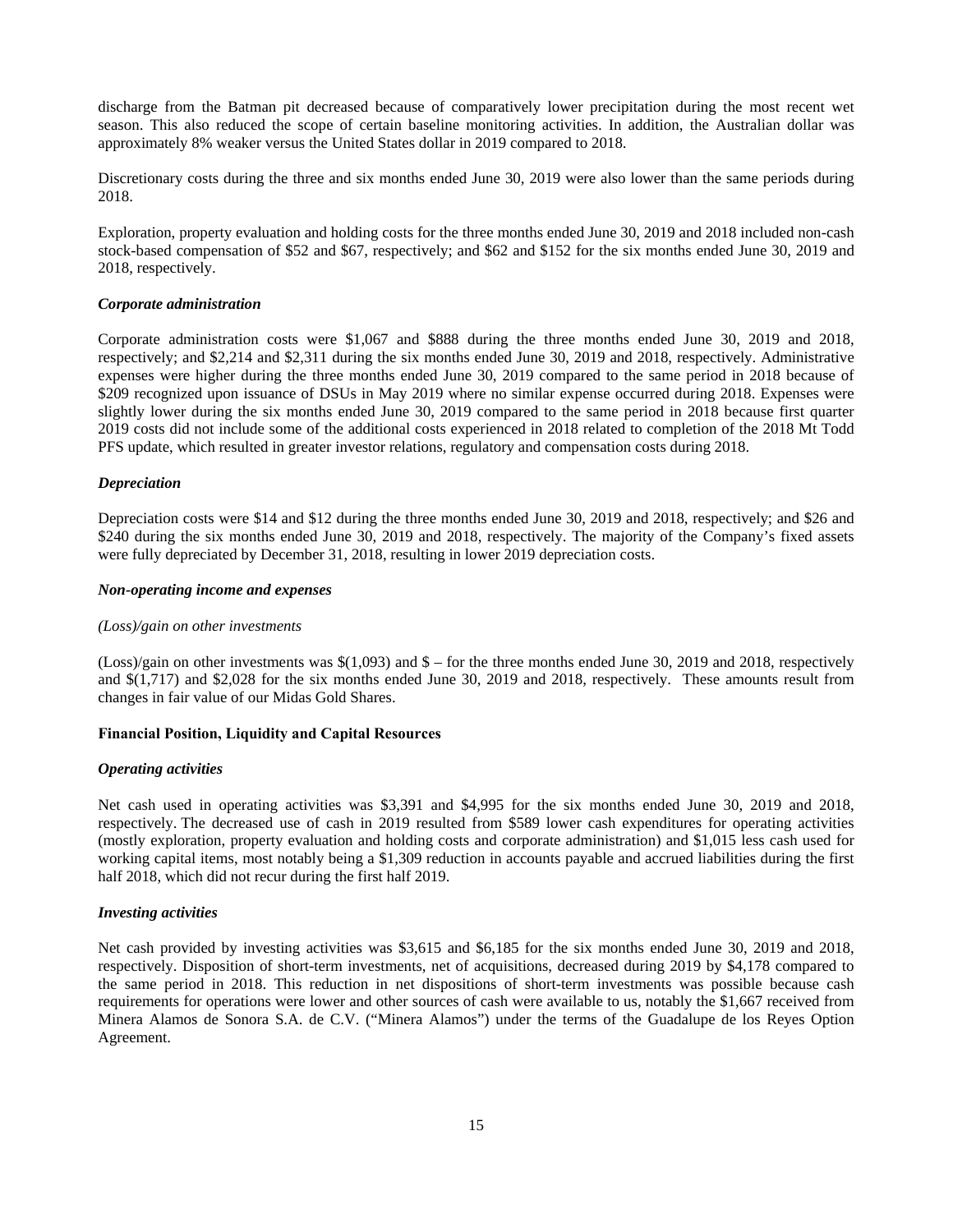#### *Financing activities*

During the six months ended June 30, 2019 and 2018, cash of \$20 and \$(23), respectively, was provided by and used in financing activities. These amounts result from uses of cash for payment of employee withholding tax obligations arising from the vesting of RSUs, in lieu of issuing common shares of the Company, offset by proceeds received from exercise of stock options.

## *Liquidity and capital resources*

Our cash and short-term investments as of June 30, 2019 decreased to \$6,324 from \$8,068 at December 31, 2018 due mainly to expenditures for operating activities, offset partially by cash received from Minera Alamos under the terms of the Guadalupe de los Reyes Option Agreement. Our net working capital decreased to \$9,556 at June 30, 2019 from \$13,198 at December 31, 2018 due mainly to the decrease in cash and short-term investments to fund operating activities and the reduction in fair value of our Midas Gold Shares, offset partially by receipts from Minera Alamos.

We believe our existing working capital, comprised mostly of cash, short-term investments, and our Midas Gold Shares, will be sufficient to fully fund our currently planned corporate and project holding costs and discretionary programs for more than 12 months.

Vista has other potential future sources of non-dilutive financing that may be converted to additional working capital. These sources include the sale of non-core assets such as our used mill equipment, future option payments for the Guadalupe de los Reyes gold/silver project, and monetization of royalty interests held by the Company.

In addition to the existing working capital and potential sources of non-dilutive financing highlighted above, the Company has an at-the-market offering agreement (the "ATM Agreement") with H. C. Wainwright & Co., LLC ("Wainwright") to provide additional balance sheet flexibility at a low cost. Under the ATM Agreement the Company may, but is not obligated to, issue and sell common shares in the capital of the Company through Wainwright as sales manager in an at-the-market offering under a prospectus supplement for aggregate sales proceeds of up to \$10,000. The ATM Agreement will remain in full force and effect until the earlier of August 31, 2020, or the date that the ATM Agreement is terminated in accordance with the terms therein.

The long-term viability of Vista is dependent upon our ability to maintain our low expenditure profile and realize value from non-dilutive assets, while securing sufficient funding to advance significant value-adding programs that generate cash flows and positive equity returns to our shareholders. The underlying value and recoverability of the amounts shown as mineral properties and plant and equipment in our Condensed Consolidated Balance Sheets are dependent on our ability to attract sufficient capital resources to execute our strategy and the ultimate success of our programs to enhance value, most importantly at Mt Todd.

## **Fair Value Accounting**

The following table sets forth the Company's assets measured at fair value by level within the fair value hierarchy. As required by accounting guidance, assets are classified in their entirety based on the lowest level of input that is significant to the fair value measurement.

|                                       |              | Fair value at June 30, 2019     |         |  |  |
|---------------------------------------|--------------|---------------------------------|---------|--|--|
|                                       | Total        | <b>Level 1</b>                  | Level 3 |  |  |
| Other investments (Midas Gold Shares) | 3.745        | \$.<br>3.745                    |         |  |  |
|                                       |              | Fair value at December 31, 2018 |         |  |  |
|                                       | Total        | <b>Level 1</b>                  | Level 3 |  |  |
| Other investments (Midas Gold Shares) | 5.462<br>\$. | 5.462<br>S                      | D       |  |  |
| Used mill equipment (non-recurring)   | S<br>5.500   | $\overline{\phantom{a}}$        | 5.500   |  |  |

Our investment in Midas Gold Shares is classified as Level 1 of the fair value hierarchy as it is valued at quoted market prices in an active market.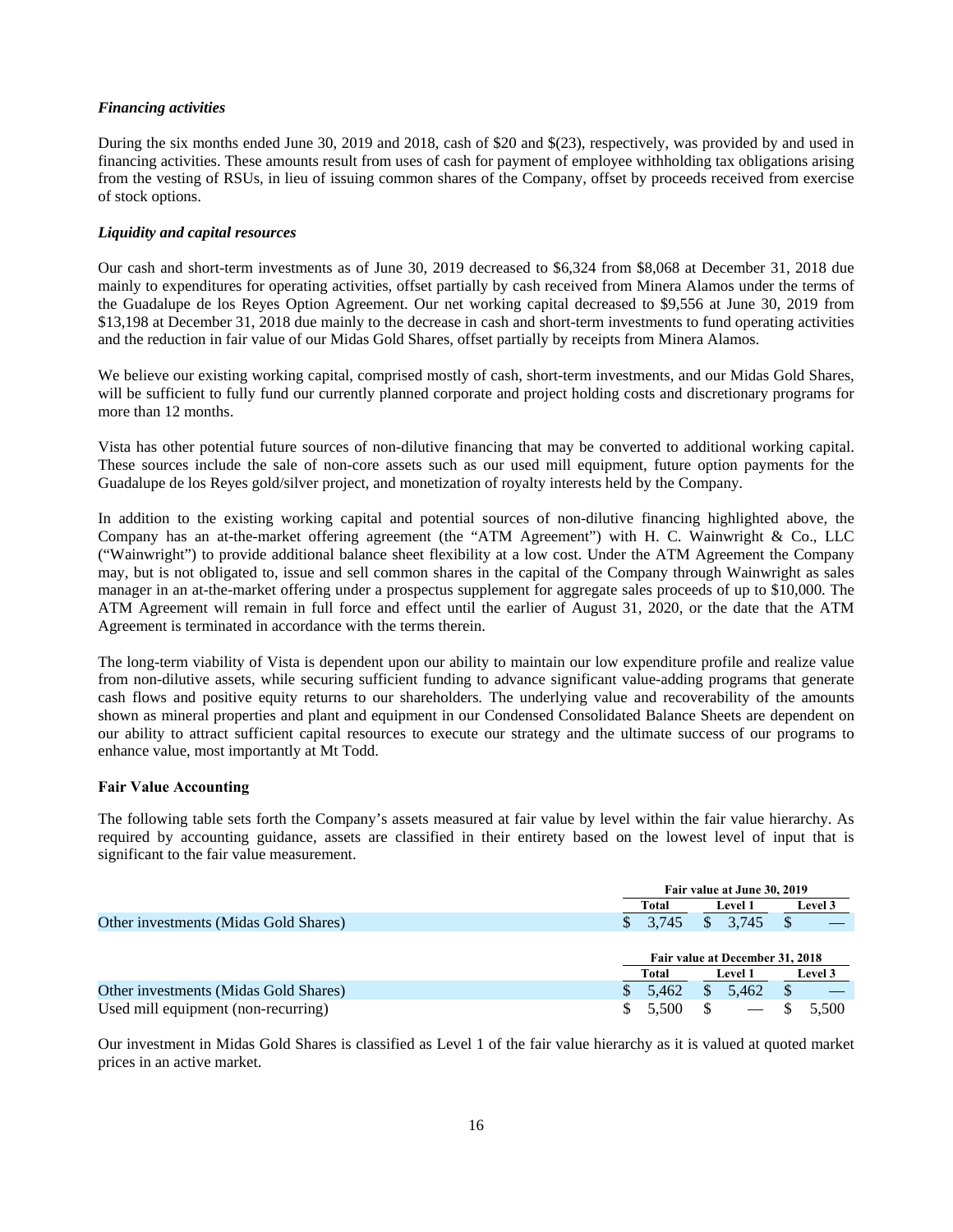The used mill equipment is classified as Level 3 of the fair value hierarchy as its value at December 31, 2018 was based on an independent third-party valuation. As of June 30, 2019, management had not identified sufficient changes in conditions to require an update to the independent third-party evaluation. The used mill equipment is included in plant and equipment on the Condensed Consolidated Balance Sheets for each period presented.

There have been no transfers between levels in 2019, nor have there been any changes in valuation techniques.

#### **Off-Balance Sheet Arrangements**

We have no off-balance sheet arrangements.

#### **Contractual Obligations**

We have no material contractual obligations as of June 30, 2019.

#### **Project Updates**

#### *Mt Todd Gold Project, Northern Territory, Australia*

The following scientific and technical information about Mt Todd has been reviewed and approved by Mr. John Rozelle, Senior Vice President of Vista. Mr. Rozelle is a qualified person as defined by Canadian National Instrument 43-101 – *Standards of Disclosure for Mineral Projects* ("NI 43-101").

#### *Environmental Approvals and Metallurgical Optimization Program*

In January 2018, we announced that the "authorization of a controlled activity" at Mt Todd, as required under the *Environment Protection and Biodiversity Act*, as it relates to the Gouldian Finch, had been approved by the Australian Commonwealth Department of Environment and Energy. With this authorization, Vista has all the major environmental approvals necessary to allow development of Mt Todd.

Vista initiated a metallurgical optimization program following issuance of the 2018 PFS. The objective of this program was to determine overall gold recoveries while maintaining the lowest possible capital and operating costs. This work is ongoing and expected to be incorporated into an update of the January 24, 2018 PFS in the coming months. We also plan to update revenue, capital, and operating costs based on current market conditions and recent quotes from suppliers. The areas of the PFS that we expect to be most impacted include higher gold recoveries due to the finer grind size and foreign exchange rates.

To support planned metallurgical test work, we completed four additional large diameter core holes designed to extract approximately 6 tonnes of higher-grade material from the Batman deposit, for the preparation of two additional 2.5 tonne composite samples for high-pressure roll crushing and sorting tests using the same equipment as previous test work. The two 2.5 tonne tests were prepared to confirm the efficiency of sorting higher-grade ores. Additional feasibility-studylevel grinding tests with manufacturers of fine grinding mills was completed in order to obtain material for further metallurgical studies and specific operating data for future design and evaluation work. We also completed additional testing with an impeller manufacturer in order to achieve the lowest possible electrical power consumption at designed slurry densities and P80 product particle size.

In August 2018, we announced the results of initial fine grinding tests completed on low-grade samples, under the direction of Resource Development Inc. These tests suggest that the Mt Todd ore can be efficiently ground to a finer final product size with lower power consumption than estimated in the PFS. Leaching the finer final product size material reconfirmed higher recoveries at finer grind sizes. Based on these initial results, we undertook additional testing to confirm higher gold recoveries over a broad range of feed grades. These leach recovery tests and ongoing work are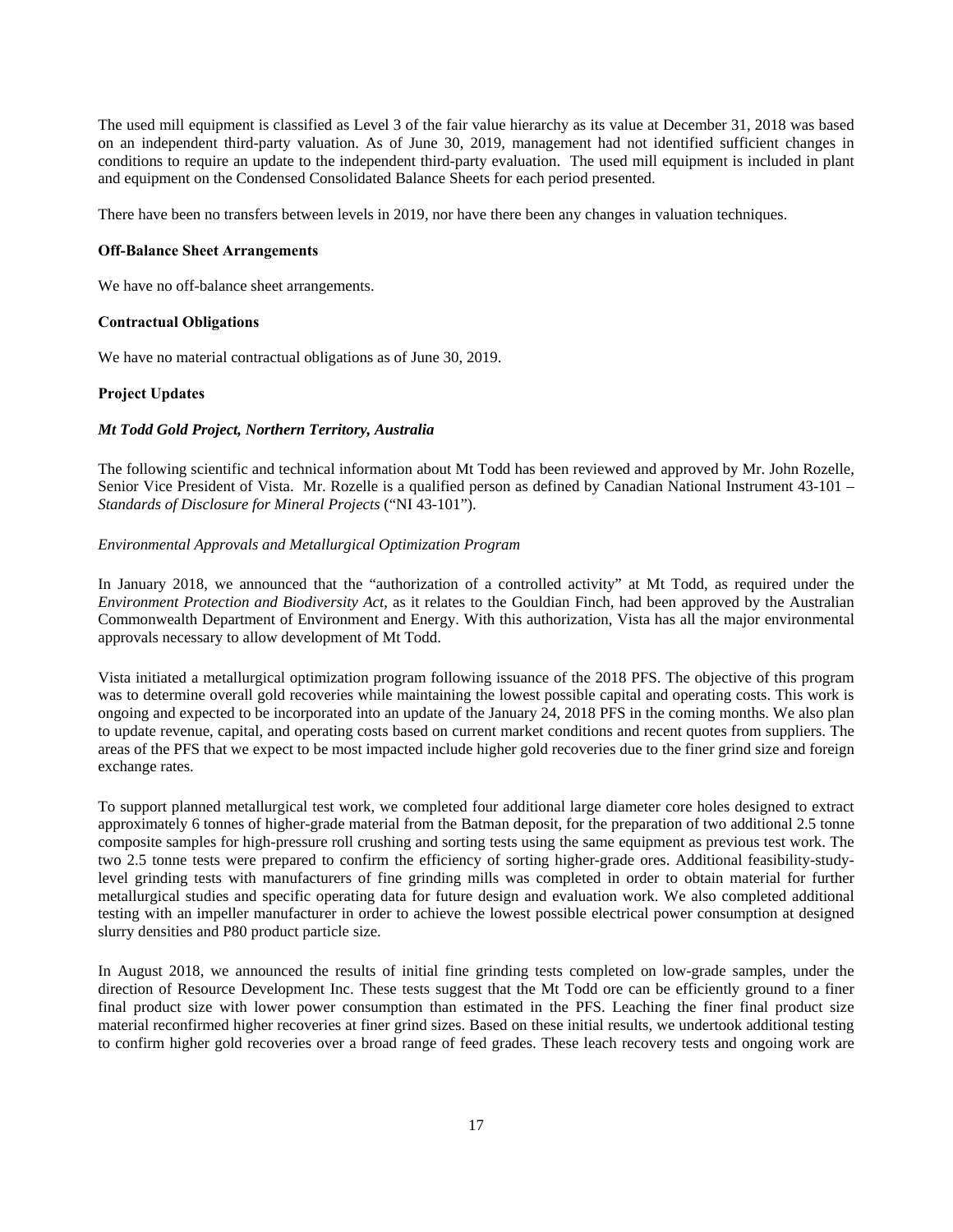being used to generate grind-size leach recovery curves covering a wide range of potential ore feed grades to confirm the results of tests previously established.

Our work to date in 2019 includes completion of the tests started in 2018 and additional fine grinding studies, leach recovery, and rheology studies. In May 2019, we announced that leach test results achieved average gold recoveries of 92.7% on material with an 80% passing ("P80") grind size of approximately 50 microns, and gold recoveries at coarser grind sizes were consistent with previous test results on similarly sized material. Additional leach test work on samples with a finer design grind size is nearing completion.

*2018 PFS* 

In January 2018, we announced the results of an updated PFS for Mt Todd project. The PFS was based on the results of a comprehensive review of the Project and the re-design of elements of the process flow sheet, incorporating automated sorting and grinding circuit design changes. The process improvement efforts resulted in reduced operating costs, increased gold recovery and higher gold production forecasts. Management believes that the design changes have significantly improved the Project's economics compared to the previous preliminary feasibility study.

The PFS evaluates two development scenarios: a 50,000 tpd project that develops more of the Mt Todd resource and generates a larger net present value ("NPV") (the "Base Case"); and a smaller and higher-grade 33,000 tpd project (the "Alternate Case").

Highlights of the PFS Base Case are presented in the table below:

| $(a)$ \$1,300/oz Au                     | Years 1-5             | Life of Mine (13 years) |
|-----------------------------------------|-----------------------|-------------------------|
| Average Milled Grade (g Au/t)           | 0.98                  | 0.82                    |
| Payable Gold Annual Average (000's ozs) | 479                   | 381                     |
| Payable Gold Total (000's ozs)          | 2,397                 | 4,956                   |
| Gold Recovery                           | 86.4 %                | 85.8 %                  |
| Cash Costs $(\frac{6}{2})$              | 571<br>$\mathbb{S}^-$ | \$.<br>645              |
| Strip Ratio (waste:ore)                 | 2.8                   | 2.5                     |
| Initial Capital (\$ millions)           |                       | \$<br>839               |
| Pre-tax NPV $_{5\%}$ (\$ millions)      |                       | 1.178<br>\$             |
| After-tax NPV $_{5\%}$ (\$ millions)    |                       | 679                     |
| $IRR (Pre-tax/After-tax)$               |                       | 27.3 / 20.5 %           |
| After-tax Payback (Production Years)    |                       | 3.2                     |
|                                         |                       |                         |

*Note: Economics presented using \$1,300/oz gold and a flat \$0.80 : A\$1.00 exchange rate and assumes deferral of certain Northern Territory tax obligations as well as realization of equipment salvage values at the end of the mine life.*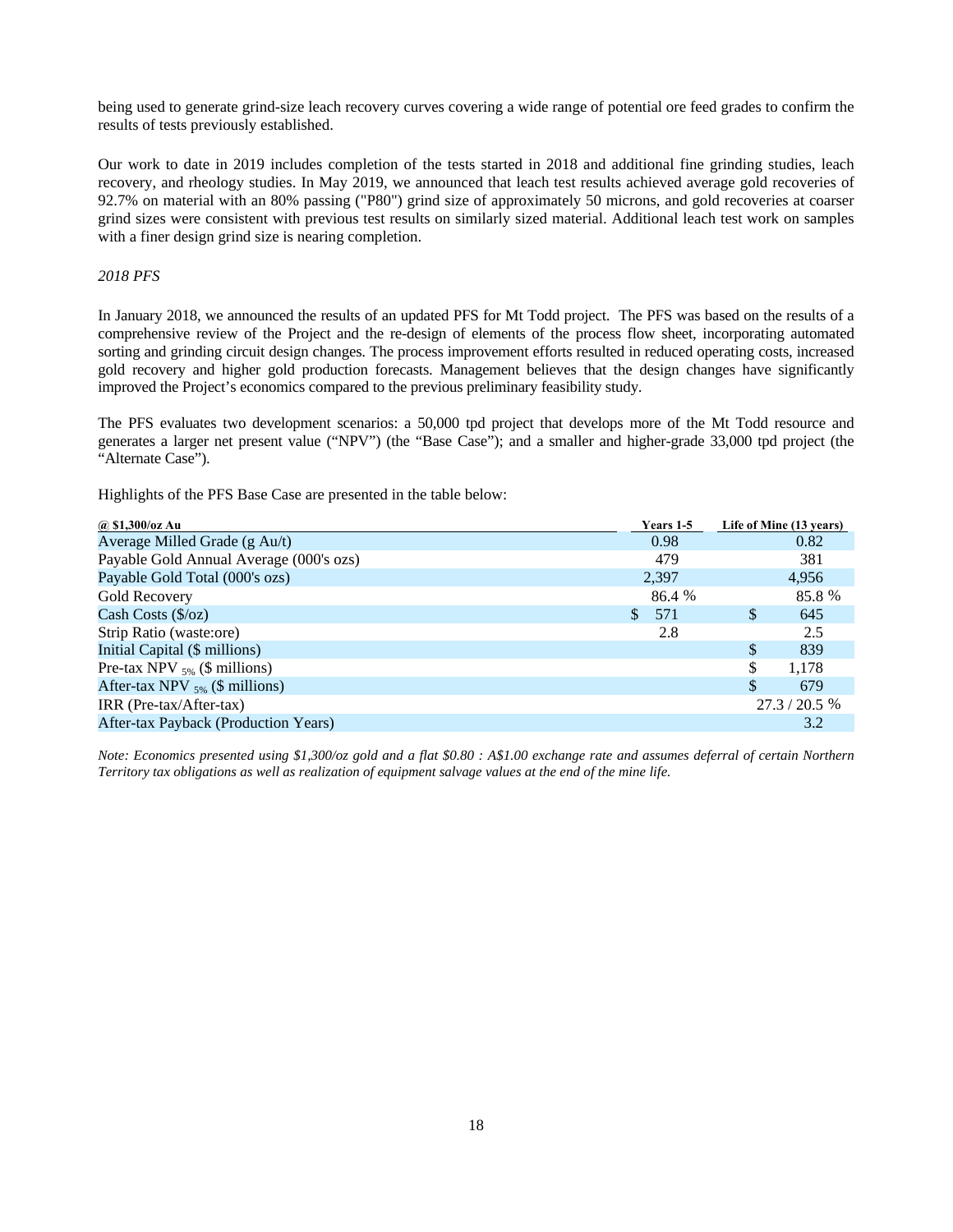The following table illustrates the sensitivity of the Base Case after-tax economics to variable gold prices and foreign exchange assumptions:

|                     |            |                  |       |                  |            | <b>Gold Price</b> |            |                  |            |                  |
|---------------------|------------|------------------|-------|------------------|------------|-------------------|------------|------------------|------------|------------------|
| Foreign<br>Exchange |            | \$1.100          |       | \$1,200          |            | \$1.300           |            | \$1,400          |            | \$1,500          |
| (S/AS)              | <b>IRR</b> | NPV <sub>5</sub> | IRR   | NPV <sub>5</sub> | <b>IRR</b> | NPV <sub>5</sub>  | IRR        | NPV <sub>5</sub> | <b>IRR</b> | NPV <sub>5</sub> |
| 0.70                | 15.9%      | \$439            | 20.5% | \$632            | 24.9%*     | \$825*            | $29.1\%$ * | $$1,016*$        | 33.2%      | \$1,208          |
| 0.75                | 13.8%      | \$366            | 18.3% | \$559            | 22.6%      | \$752             | 26.8%      | \$944            | 30.8%      | \$1,136          |
| 0.80                | 11.9%      | \$292            | 16.3% | \$486            | 20.5%+     | \$679†            | 24.6%      | \$872            | 28.6%      | \$1,063          |
| 0.85                | 10.1%      | \$222            | 14.3% | \$412            | 18.5%      | \$606             | 22.5%      | \$799            | 26.4%      | \$991            |
| 0.90                | 8.3%       | \$150            | 12.5% | \$339            | 16.6%      | \$532             | 20.6%      | \$726            | 24.4%      | \$918            |

\* Approximate current conditions †Assumptions used in the PFS

*Note: Changes in foreign exchange rates are only applied to operating costs and not applied to either initial or sustaining capital costs.* 

Highlights of the PFS Alternate Case are presented in the table below:

| @ \$1,300/oz Au                         |   | Years 1-5 |    | Life of Mine (11 years) |
|-----------------------------------------|---|-----------|----|-------------------------|
| Average Milled Grade (g Au/t)           |   | 0.95      |    | 0.90                    |
| Payable Gold Annual Average (000's ozs) |   | 302       |    | 273                     |
| Payable Gold Total (000's ozs)          |   | 1,509     |    | 3,003                   |
| Gold Recovery                           |   | 86.4 %    |    | 85.5 %                  |
| Cash Costs $(\frac{5}{oz})$             | S | 581       | \$ | 593                     |
| Strip Ratio (waste:ore)                 |   | 1.7       |    | 1.7                     |
| Initial Capital (\$ millions)           |   |           | \$ | 642                     |
| Pre-tax NPV $_{5\%}$ (\$ millions)      |   |           | S  | 722                     |
| After-tax NPV $_{5\%}$ (\$ millions)    |   |           | \$ | 418                     |
| $IRR (Pre-tax/After-tax)$               |   |           |    | 23.4 / 17.8 %           |
| After-tax Payback (Production Years)    |   |           |    | 3.6                     |

*Note: Economics presented using \$1,300/oz gold and a flat \$0.80: A\$1.00 exchange rate and assumes deferral of certain Northern Territory tax obligations as well as realization of equipment salvage values at the end of the mine life.* 

For additional information on Mt Todd, see our technical report entitled "NI 43-101 Technical Report Mt Todd Gold Project 50,000 tpd Preliminary Feasibility Study Northern Territory, Australia" with an effective date of January 24, 2018 and an issue date of March 2, 2018. *See Cautionary Note to Investors regarding Estimates of Mineral Reserves and Resources below. The technical report is referenced for informational purposes only and is not incorporated herein by reference.*

Mt Todd is without known mineral reserves under SEC Industry Guide 7.

### *Guadalupe de los Reyes Gold/Silver Project, Sinaloa, Mexico*

During October 2017, we entered into an agreement (the "Option Agreement") to option our interest in the Guadalupe de los Reyes gold and silver project in Sinaloa, Mexico (the "GdlR Project") to Minera Alamos Inc. and its subsidiary Minera Alamos de Sonora S.A. de C.V. ("Minera Alamos"). In June 2019, the Option Agreement was assigned from Minera Alamos to ePower Metals Inc. ("ePower") by way of assignment agreement (the "Assignment Agreement"), with our consent. Completion of the Assignment Agreement is subject to a number of conditions. The Assignment Agreement provides that in certain circumstances, the rights under the Option Agreement will revert from ePower to Minera Alamos.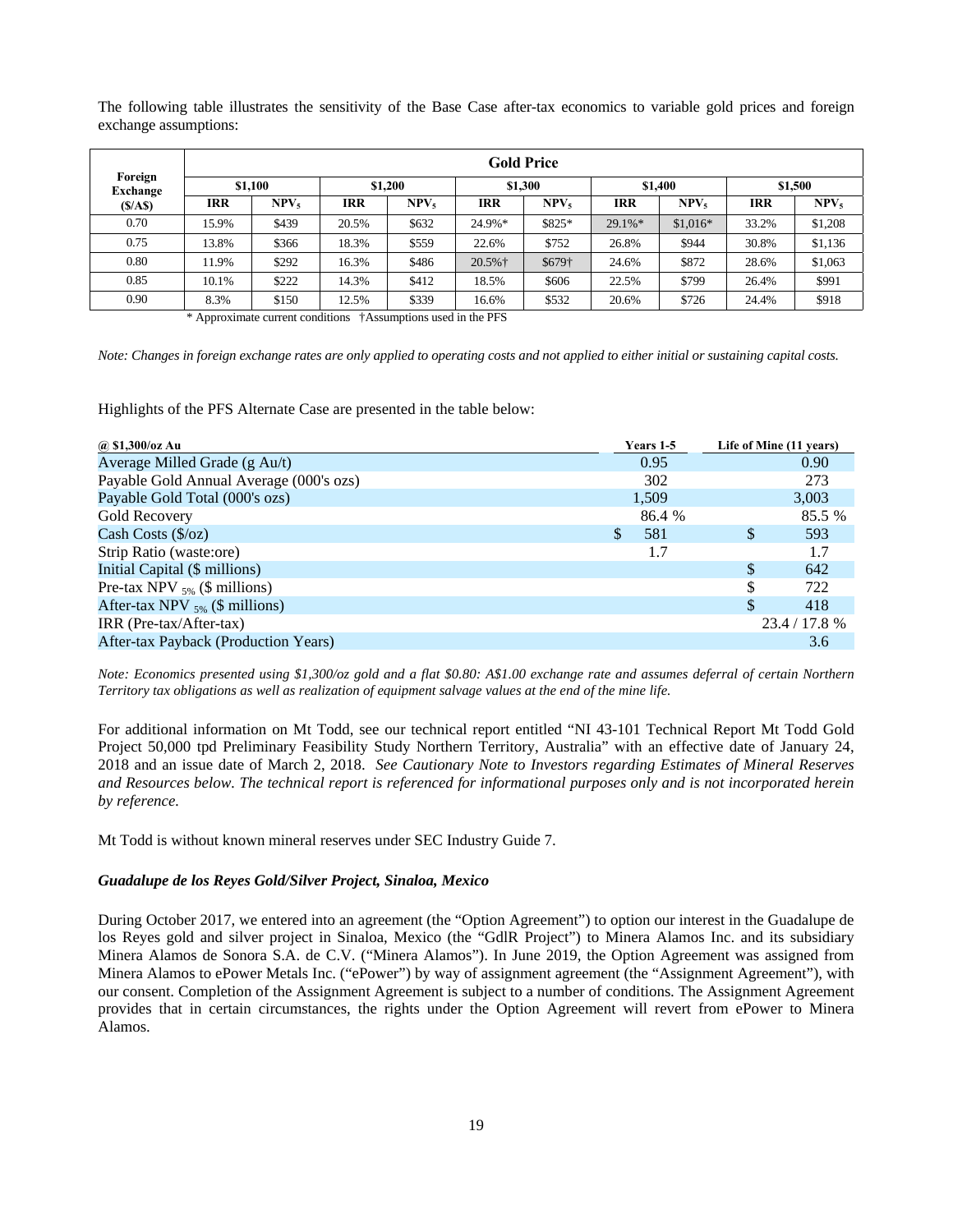Pursuant to the terms of the Option Agreement and the Assignment Agreement, we granted Minera Alamos or ePower, as applicable, (the "GdlR Optionholder") an exclusive right and option right to earn a 100% interest in the GdlR Project by:

- making payments totaling \$6,000, comprised of a payment of \$1,500 made at the execution of the Option Agreement (the "Option Grant Date"); two successive payments of \$1,500 each to be made at the one-year and two-year anniversaries of the Option Grant Date; and a final \$1,500 payment to be made before the four-year anniversary of the Option Grant Date;
- maintaining the concessions comprising the GdlR Project in good standing;
- fulfilling all obligations to the Ejido La Tasajera (the "Ejido") as set out in the temporary occupation contract between us and the Ejido;
- granting us a capped net smelter return royalty ("NSR") on production from open pit mining (the "Open Pit NSR") at rates that range from 1% (at gold prices of \$1,400/oz or less) to a maximum of 2% (at gold prices above \$1,600/oz) up to an aggregate of \$2,000 in royalty payments;
- granting us a perpetual NSR on production from underground mining (the "Underground NSR") at rates that range from 1% (at gold prices of \$1,400/oz or less) to a maximum of 2% (at gold prices above \$1,600/oz); and
- granting us the right to assume a 49% non-carried interest in an underground project if GdlR Optionholder decides to develop an underground mine at the GdlR Project (the "Back-in Right").

The Option Agreement provides that all cash payments are non-refundable and optional to the GdlR Optionholder, and in the event the GdlR Optionholder fails to pay any of the required amounts as set out in the Option Agreement, or fails to comply with its other obligations, the Option Agreement will terminate and the GdlR Optionholder will have no interest in the GdlR Project. Provided it is not in breach of the Option Agreement, the GdlR Optionholder may, at its discretion, accelerate the above payment schedule.

Subject to the GdlR Optionholder timely making all the option payments, and fulfilling its other obligations with respect to the Option Agreement, we will transfer 100% of the shares of the Company's 100% owned subsidiary Minera Gold Stake S.A. de C.V., the entity which owns the GdlR Project, to the GdlR Optionholder and the Open-Pit NSR and Underground NSR will be granted to us.

If the GdlR Optionholder discovers and decides to develop an underground mine at the GdlR Project and we exercise the Back-in Right, we and the GdlR Optionholder have agreed to form a joint venture to develop and operate the underground mine. If the joint venture is formed, the Underground NSR will terminate.

In October 2018, the Company agreed to extend the due date for the second \$1,500 option payment for the GdlR Project by six months to April 23, 2019, at which time the payment was made. As consideration for the deferral, the Company received an additional \$150 in cash, \$50 paid on October 24, 2018 and \$100 paid on January 23, 2019. In addition, Minera Alamos paid interest of \$67 at a rate of 1.5% per month on the unpaid balance of the \$1,500 payment beginning January 24, 2019.

## **Certain U.S. Federal Income Tax Considerations**

Vista has been a "passive foreign investment company" ("PFIC") as defined under Section 1297 of the U.S. Internal Revenue Code of 1986, as amended, in recent years and expects to continue to be a PFIC in the future. Current and prospective United States shareholders should consult their tax advisors as to the tax consequences of PFIC classification and the U.S. federal tax treatment of PFICs. Additional information on this matter is included in Vista's Annual Report on Form 10-K for the year ended December 31, 2018, under "Part II. Item 5. Market for Registrant's Common Equity, Related Stockholder Matters and Issuer Purchases of Equity Securities — Certain United States Federal Income Tax Considerations for U.S. Residents."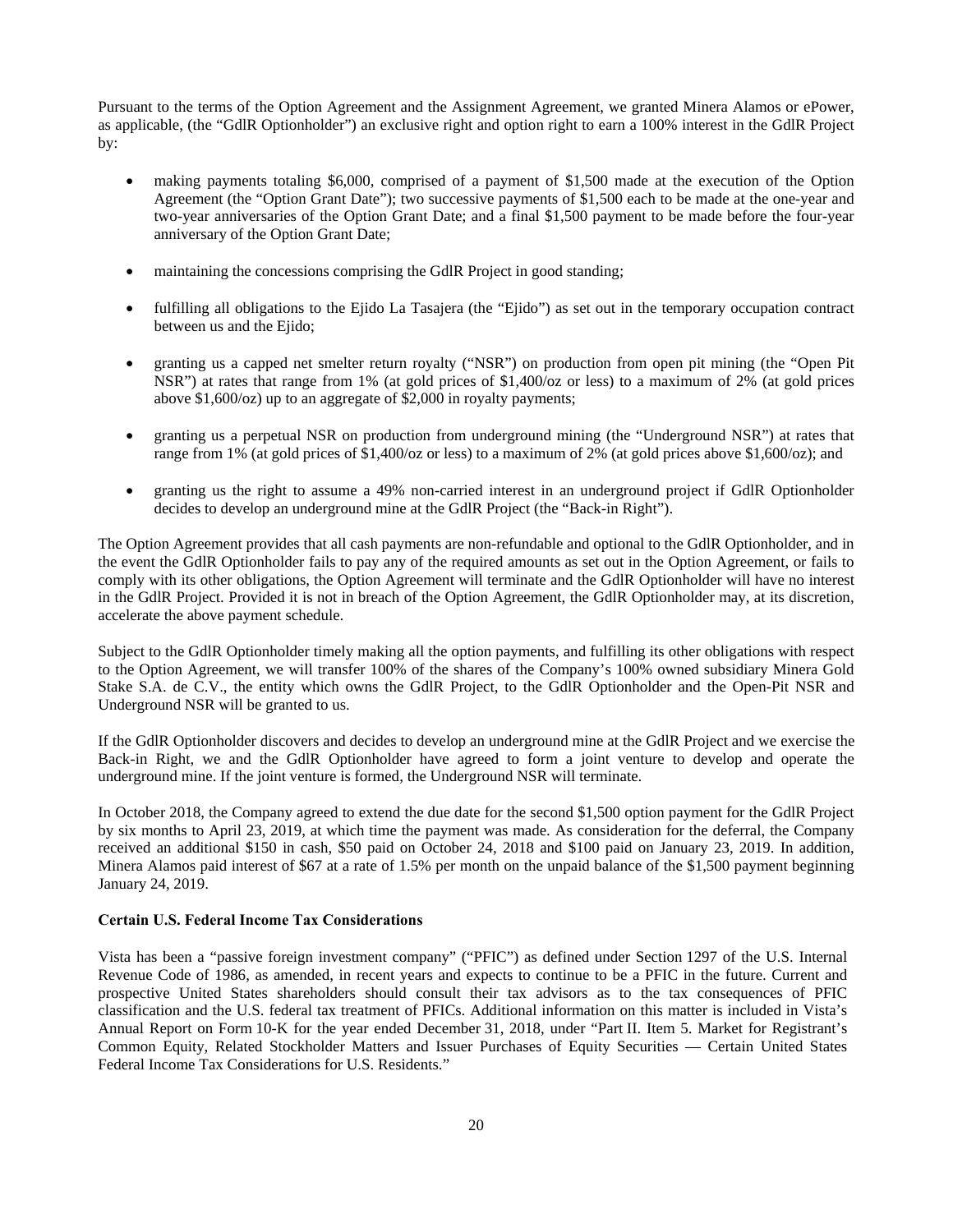#### **Note Regarding Forward-Looking Statements**

This quarterly report on Form 10-Q contains "forward-looking statements" within the meaning of the *Private Securities Litigation Reform Act of 1995* and forward-looking information under Canadian securities laws that are intended to be covered by the safe harbor created by such legislation. All statements, other than statements of historical facts, included in this quarterly report on Form 10-Q, our other filings with the Securities and Exchange Commission and Canadian securities commissions and in press releases and public statements by our officers or representatives that address activities, events or developments that we expect or anticipate will or may occur in the future are forward-looking statements and forward-looking information, including, but not limited to, such things as those listed below:

### **Operations**

- our belief that the results of the current PFS demonstrate a technically sound project with robust economics at currently assumed gold prices;
- our intention to complete the metallurgical program started in 2018 and to complete an updated PFS in the coming months;
- our expectations as to which areas of the current preliminary feasibility study are most likely to be impacted by the metallurgical program test results;
- our expectation as to the timing and results of leach recovery tests conducted at Mt Todd;
- our plans and available funding to continue to identify and study potential Mt Todd optimizations, project improvements and efficiencies;
- our belief that selectively sorting and rejecting sub-economic material will lower process operating costs at Mt Todd;
- our belief that these design changes can be implemented without materially changing the project's capital requirements;
- estimates of future operating and financial performance;
- our plans to advance work at Mt Todd to take advantage of our strategic position;
- our expectation of Mt Todd's impact, including environmental and economic impacts;
- our expectation that the Mine Management Plan will be approved by the Northern Territory Department of Primary Industries and Resources;
- plans and estimates concerning potential project development, including the use of high pressure grinding roll crushers and access to a water supply, as well as the ability to obtain all required permits;
- estimates of mineral reserves and mineral resources;
- our intention to improve the value of our gold projects;
- the potential that development projects may lead to gold production or value adding strategic transactions;
- the timing, performance and results of feasibility studies;

#### **Business and Industry**

- our belief that our existing working capital, coupled with potential future sources of non-dilutive financing will be sufficient to fully fund our currently planned corporate and project holding costs and discretionary programs;
- our belief that we are in a position to actively pursue strategic alternatives that provide the best opportunity to maximize value for the Company;
- our belief that the At-the-Market program will provide additional financing flexibility at a low cost;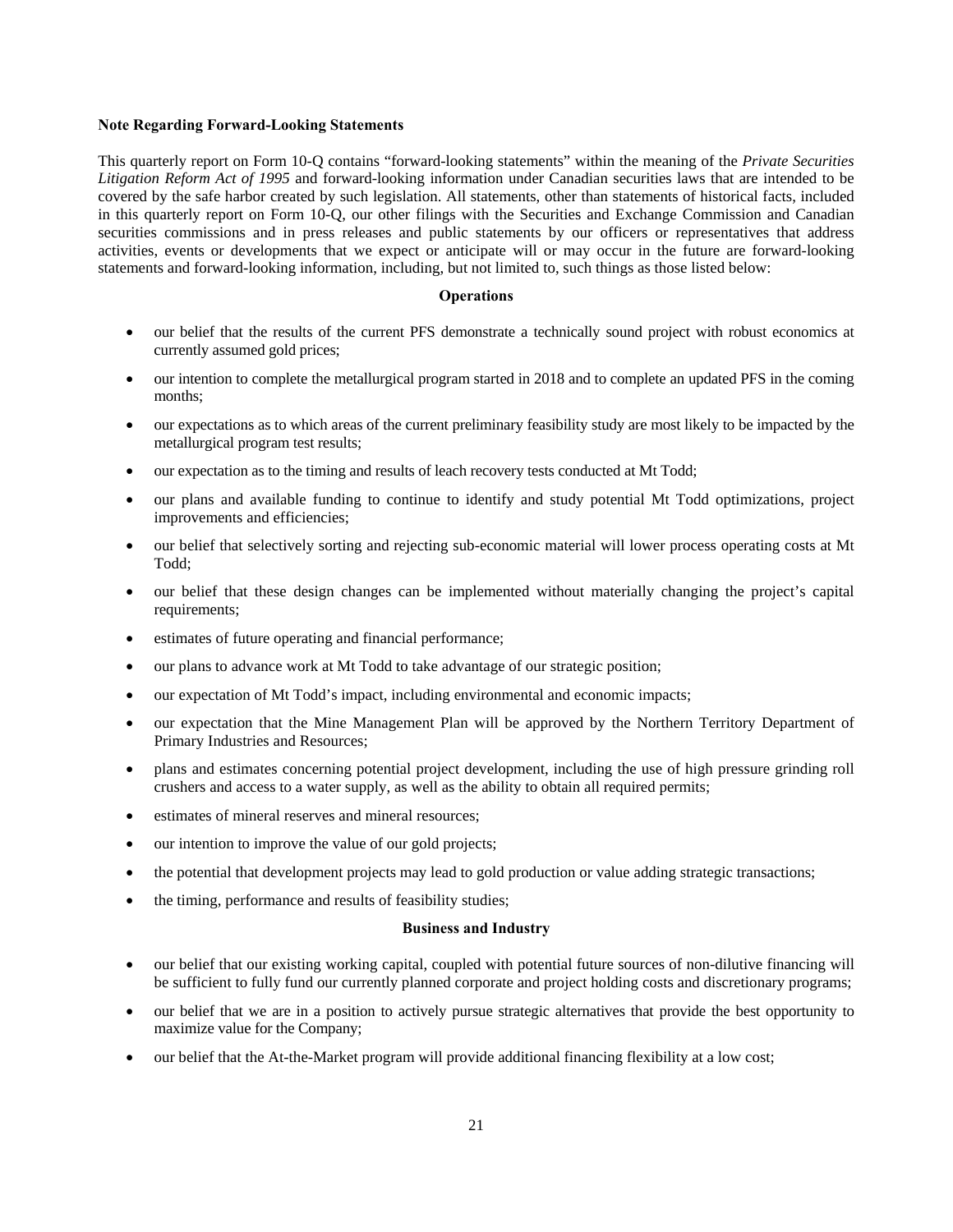- the potential monetization of our non-core assets, including our mill equipment which is for sale, and our Midas Gold Shares;
- potential funding requirements and sources of capital, including near-term sources of additional cash;
- our expectation that the Company will continue to incur losses and will not pay dividends for the foreseeable future;
- our potential entry into agreements to find, lease, purchase, option or sell mineral interests;
- our belief that we are in compliance in all material respects with applicable laws and regulations including applicable mining, health, safety and environmental statutes and regulations in all of the jurisdictions in which we operate;
- potential changes in regulations or taxation initiatives;
- our expectation that we will continue to be a passive foreign investment company;
- the expected impact of the adoption of new accounting standards on our financial statements;
- the potential that we may grant options and/or other stock-based awards to our directors, officers, employees and consultants;
- our belief that the GdlR Optionholder will have no interest in the Guadalupe de los Reyes gold/silver project if the Option Agreement (defined in Item 2: Properties – Guadalupe de los Reyes Gold/Silver Project, Sinaloa, Mexico) terminates;
- our belief that we will receive any future payments and that we will be granted the Open-Pit NSR and the Underground NSR pursuant to the terms of the Option Agreement;
- our belief that if we exercise the Back-in Right we will enter into a joint venture agreement on acceptable terms, if at all; and
- the potential that future expenditures may be required for compliance with various laws and regulations governing the protection of the environment.

Forward-looking statements and forward-looking information have been based upon our current business and operating plans, as approved by the Company's Board of Directors; our cash and other funding requirements and timing and sources thereof; results of pre-feasibility and feasibility studies, mineral resource and reserve estimates, preliminary economic assessments and exploration activities; advancements of the Company's required permitting processes; our experience working with our regulators; current market conditions and project development plans. The words "estimate," "plan," "anticipate," "expect," "intend," "believe," "will," "may" and similar expressions are intended to identify forward-looking statements and forward-looking information. These statements involve known and unknown risks, uncertainties, assumptions and other factors which may cause our actual results, performance or achievements to be materially different from any results, performance or achievements expressed or implied by such forward-looking statements and forward-looking information. These factors include risks such as:

## **Operating Risks**

- pre-feasibility and feasibility study results and preliminary assessment results and the accuracy of estimates and assumptions on which they are based;
- resource and reserve estimate results, the accuracy of such estimates and the accuracy of sampling and subsequent assays and geologic interpretations on which they are based;
- technical and operational feasibility and the economic viability of deposits;
- our ability to obtain, renew or maintain the necessary authorizations and permits for Mt Todd, including its development plans and operating activities;
- the timing and results of a feasibility study on Mt Todd;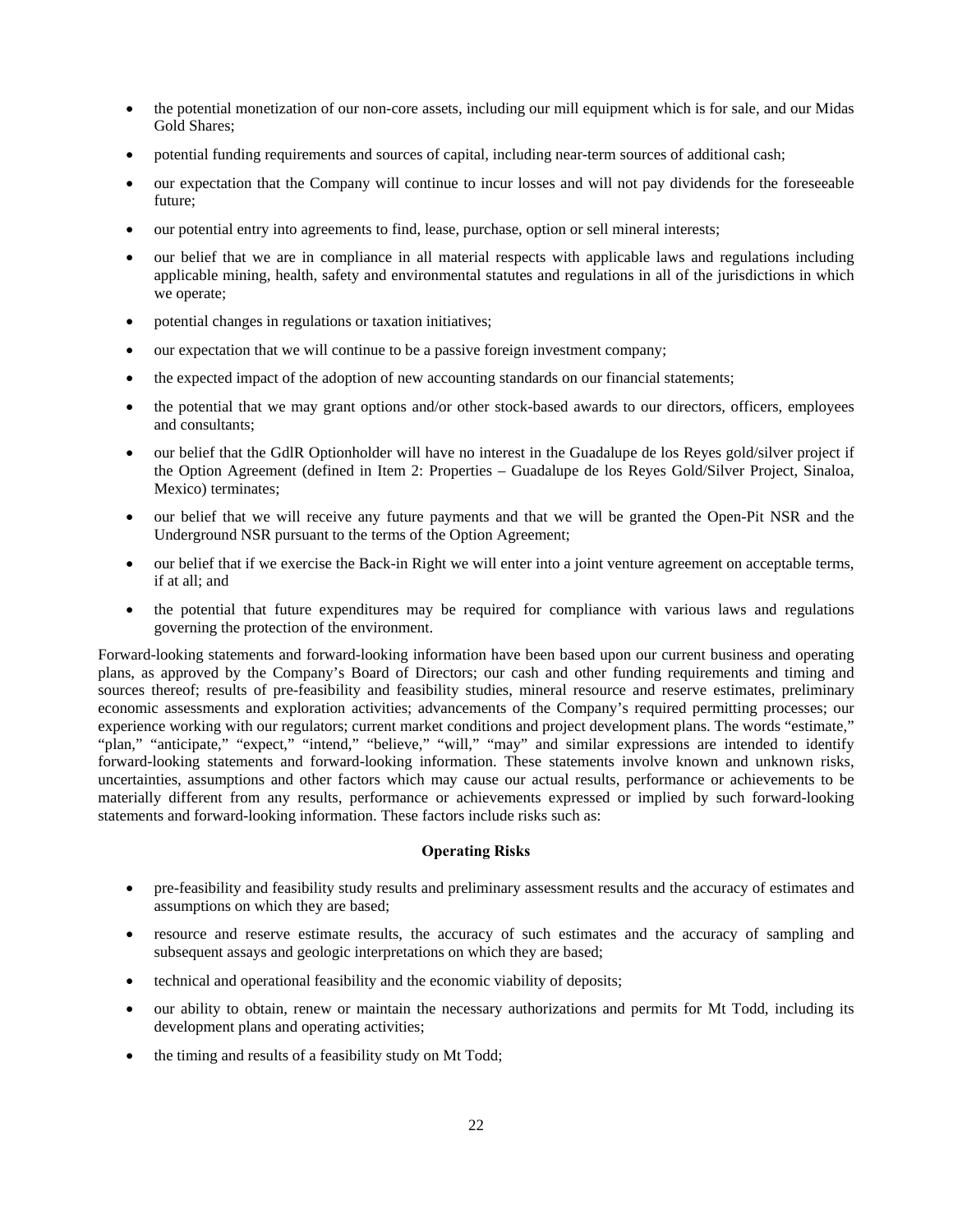- market conditions supporting a decision to develop Mt Todd;
- delays in commencement of construction at Mt Todd;
- increased costs that affect our operations or our financial condition;
- our reliance on third parties to fulfill their obligations under agreements with us;
- whether projects not managed by us will comply with our standards or meet our objectives;
- whether our acquisition, exploration and development activities, as well as the realization of the market value of our assets, will be commercially successful and whether any transactions we enter into will maximize the realization of the market value of our assets;
- the success of future joint ventures, partnerships and other arrangements relating to our properties;
- perception of the potential environmental impact of Mt Todd;
- known and unknown environmental and reclamation liabilities, including reclamation requirements at Mt Todd;
- potential challenges to the title to our mineral properties;
- future water supply issues at Mt Todd;
- litigation or other legal claims;
- environmental lawsuits;

## **Financial and Business Risks**

- fluctuations in the price of gold;
- lack of adequate insurance to cover potential liabilities;
- the lack of cash dividend payments by us;
- our history of losses from operations;
- our ability to attract, retain and hire key personnel;
- volatility in our stock price and gold equities generally;
- our ability to raise additional capital or raise funds from the sale of non-core assets on favorable terms, if at all;
- industry consolidation which could result in the acquisition of a control position in the Company for less than fair value;
- evolving corporate governance and public disclosure regulations;
- intense competition in the mining industry;
- tax initiatives on domestic and international levels;
- fluctuation in foreign currency values;
- potential adverse findings by the Australian Government upon review of our Australian research and development grants;
- our likely status as a PFIC for U.S. federal tax purposes;

#### **Industry Risks**

- inherent hazards of mining exploration, development and operating activities;
- a shortage of skilled labor, equipment and supplies;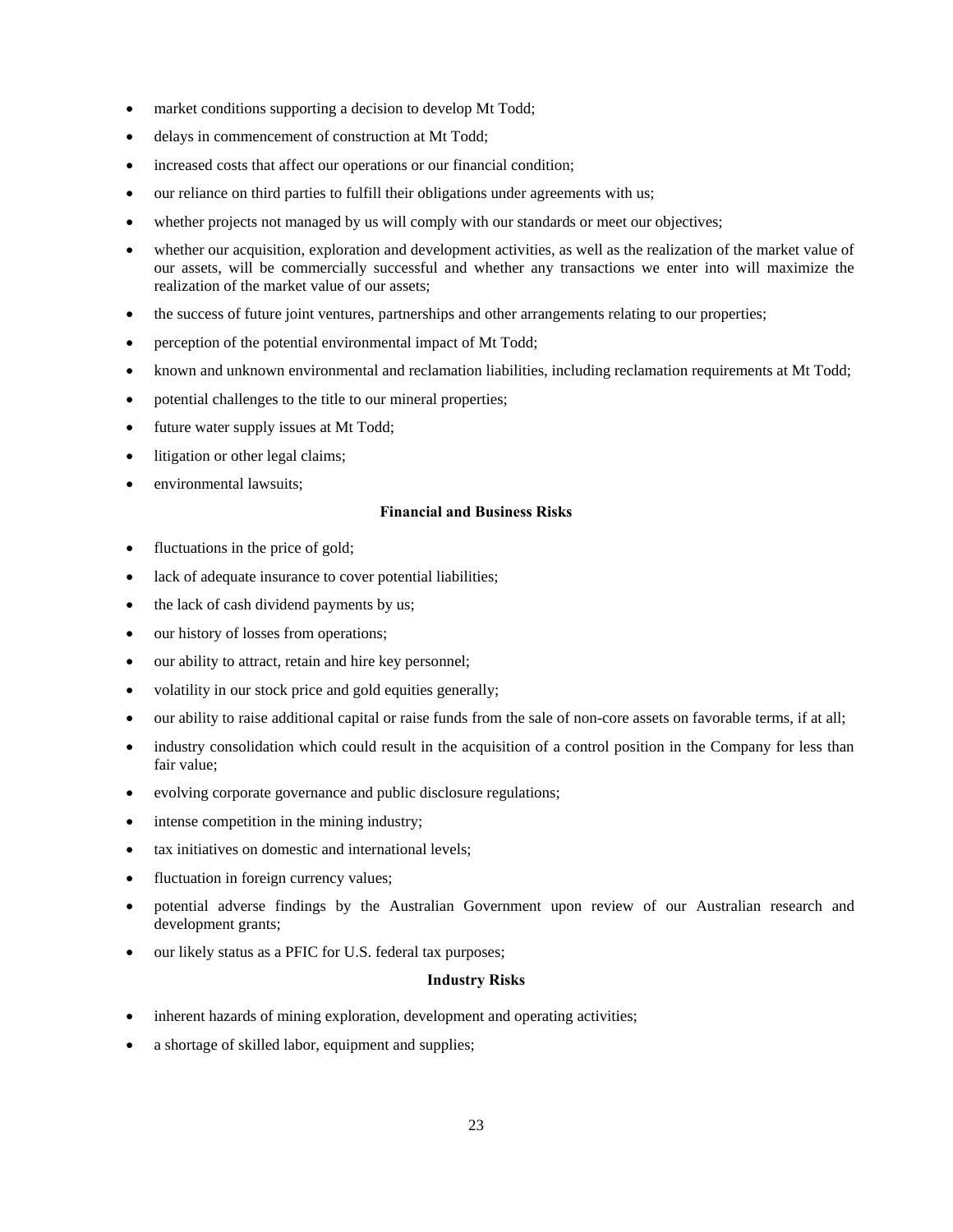- the accuracy of calculations of mineral reserves, mineral resources and mineralized material and fluctuations therein based on metal prices, and inherent vulnerability of the ore and recoverability of metal in the mining process;
- changes in environmental regulations to which our exploration and development operations are subject; and
- changes in climate change regulations could result in increased operating costs.

 For a more detailed discussion of such risks and other important factors that could cause actual results to differ materially from those in such forward-looking statements and forward-looking information, please see the risk factors contained in our Annual Report on Form 10-K for the year ended December 31, 2018, under "Part I-Item 1A. Risk Factors". Although we have attempted to identify important factors that could cause actual results to differ materially from those described in forward-looking statements and forward-looking information, there may be other factors that cause results not to be as anticipated, estimated or intended. There can be no assurance that these statements will prove to be accurate, as actual results and future events could differ materially from those anticipated in the statements. Except as required by law, we assume no obligation to publicly update any forward-looking statements and forward-looking information, whether as a result of new information, future events or otherwise.

#### **Cautionary Note to Investors Regarding Estimates of Mineral Reserves and Resources**

Our technical report entitled "NI 43-101 Technical Report Mt Todd Gold Project 50,000 tpd Preliminary Feasibility Study Northern Territory, Australia" with an effective date of January 24, 2018 and an issue date of March 2, 2018 referenced herein uses the terms "mineral reserve", "proven mineral reserve" and "probable mineral reserve" as defined in Canadian National Instrument 43-101 – *Standards of Disclosure for Mineral Projects* ("NI 43-101") and the Canadian Institute of Mining, Metallurgy and Petroleum (the "CIM") – *CIM Definition Standards on Mineral Resources and Mineral Reserves*, adopted by the CIM Council, as amended (the "CIM Definition Standards"). These definitions differ from the definitions in the United States Securities and Exchange Commission ("SEC") Industry Guide 7 ("SEC Industry Guide 7") under the United States Securities Act of 1933, as amended (the "Securities Act"). Under SEC Industry Guide 7 standards, a "final" or "bankable" feasibility study is required to report reserves, the three-year historical average metal price is used in any reserve or cash flow analysis to designate reserves, and the primary environmental analysis or report must be filed with the appropriate governmental authority.

In addition, the technical report uses the terms "mineral resource", "measured mineral resource", "indicated mineral resource" and "inferred mineral resource" which are defined in and required to be disclosed by NI 43-101; however, these terms are not defined terms under SEC Industry Guide 7 and are normally not permitted to be used in reports and registration statements filed with the SEC. Investors are cautioned not to assume that all or any part of a mineral deposit in these categories will ever be converted into reserves. "Inferred mineral resources" have a great amount of uncertainty as to their existence, and great uncertainty as to their economic, technical and legal feasibility. It cannot be assumed that all, or any part, of an inferred mineral resource will ever be upgraded to a higher category. Under Canadian rules, estimates of inferred mineral resources may not form the basis of feasibility or pre-feasibility studies, except in rare cases. Investors are cautioned not to assume that all or any part of an inferred mineral resource exists or is economically, technically or legally mineable. Disclosure of "contained ounces" in a resource is permitted disclosure under Canadian regulations; however, the SEC normally only permits issuers to report mineralization that does not constitute "reserves" by SEC standards as in place tonnage and grade without reference to unit measures.

Accordingly, the technical report contains descriptions of our mineral deposits that may not be comparable to similar information made public by U.S. companies subject to the reporting and disclosure requirements under the United States federal securities laws and the rules and regulations thereunder.

## **ITEM 4. CONTROLS AND PROCEDURES.**

#### **Disclosure Controls and Procedures.**

At the end of the period covered by this quarterly report on Form 10-Q for the three months ended June 30, 2019, an evaluation was carried out under the supervision of and with the participation of our management, including the Chief Executive Officer ("CEO") and Chief Financial Officer ("CFO"), of the effectiveness of the design and operations of our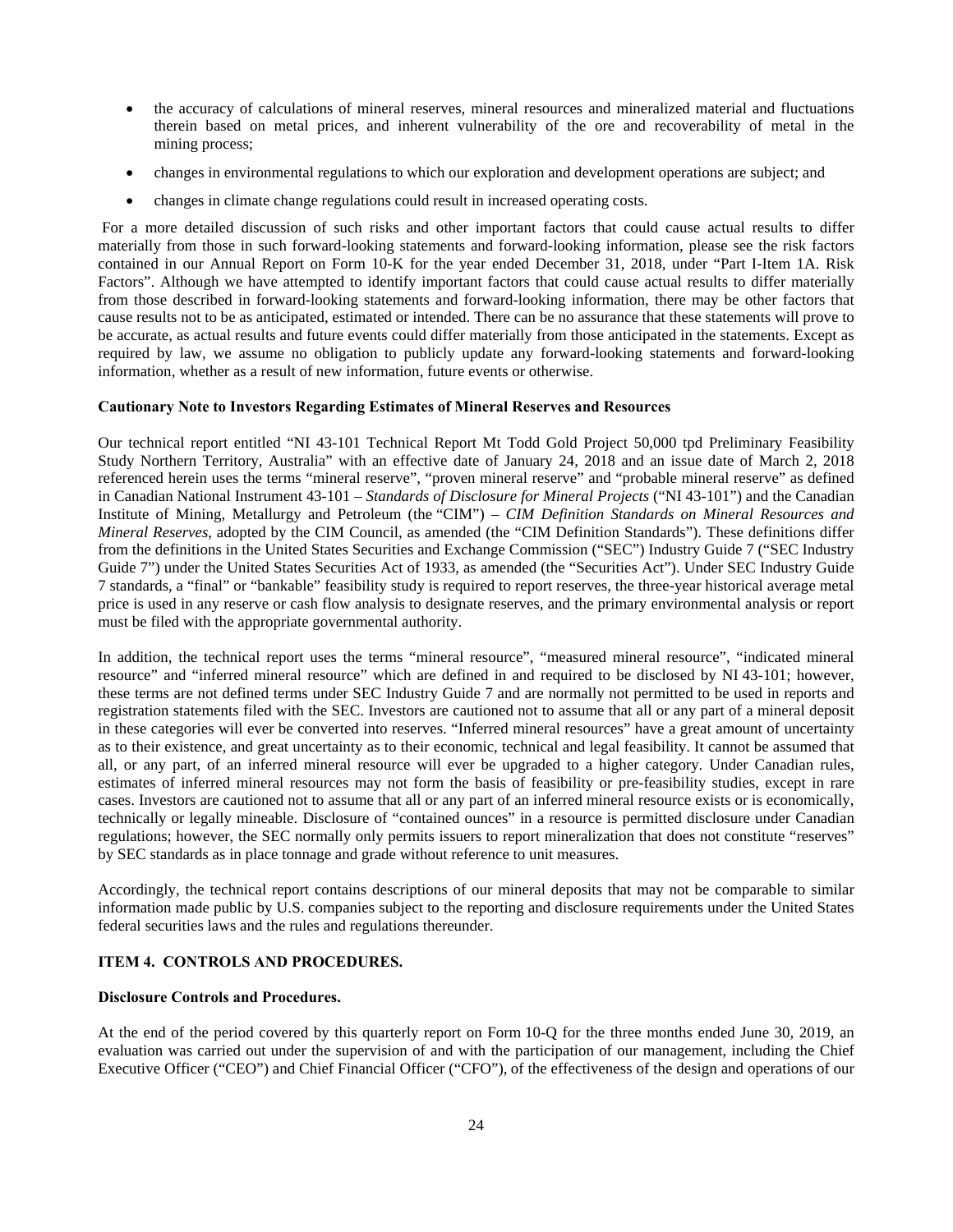disclosure controls and procedures (as defined in Rule 13a-15(e) and Rule 15d-15(e) under the Exchange Act). Based on that evaluation, the CEO and the CFO have concluded that as of the end of the period covered by this quarterly report, our disclosure controls and procedures were effective in ensuring that: (i) information required to be disclosed by us in reports that we file or submit to the SEC under the Exchange Act is recorded, processed, summarized and reported within the time periods specified in applicable rules and forms and (ii) material information required to be disclosed in our reports filed under the Exchange Act is accumulated and communicated to our management, including our CEO and CFO, as appropriate, to allow for accurate and timely decisions regarding required disclosure.

## **Changes in Internal Control over Financial Reporting**

There has been no change in our internal control over financial reporting during the quarter ended June 30, 2019, that has materially affected, or is reasonably likely to materially affect, our internal control over financial reporting.

#### **PART II**

## **ITEM 1. LEGAL PROCEEDINGS.**

We are not aware of any material pending or threatened litigation or of any proceedings known to be contemplated by governmental authorities and/or other parties that are, or would be, likely to have a material adverse effect upon us or our operations, taken as a whole.

## **ITEM 1A. RISK FACTORS.**

There have been no material changes from the risk factors set forth in our Annual Report on Form 10-K for the year ended December 31, 2018 as filed with the SEC and Canadian securities regulatory authorities in February 2019.

## **ITEM 2. UNREGISTERED SALES OF EQUITY SECURITIES AND USE OF PROCEEDS.**

None.

## **ITEM 3. DEFAULTS UPON SENIOR SECURITIES.**

None.

## **ITEM 4. MINE SAFETY DISCLOSURE.**

We consider health, safety and environmental stewardship to be a core value for us.

Pursuant to Section 1503(a) of the United States *Dodd-Frank Wall Street Reform and Consumer Protection Act of 2011* (the "Dodd-Frank Act"), issuers that are operators, or that have a subsidiary that is an operator, of a coal or other mine in the United States are required to disclose in their periodic reports filed with the SEC information regarding specified health and safety violations, orders and citations, related assessments and legal actions, and mining-related fatalities under the regulation of the Federal Mine Safety and Health Administration ("MSHA") under the *United States Federal Mine Safety and Health Act of 1977* (the "Mine Act"). During the three months ended June 30, 2019, our U.S exploration properties were not subject to regulation by the MSHA under the Mine Act and consequently no disclosure is required under Section 1503(a) of the Dodd-Frank Act.

## **ITEM 5. OTHER INFORMATION.**

None.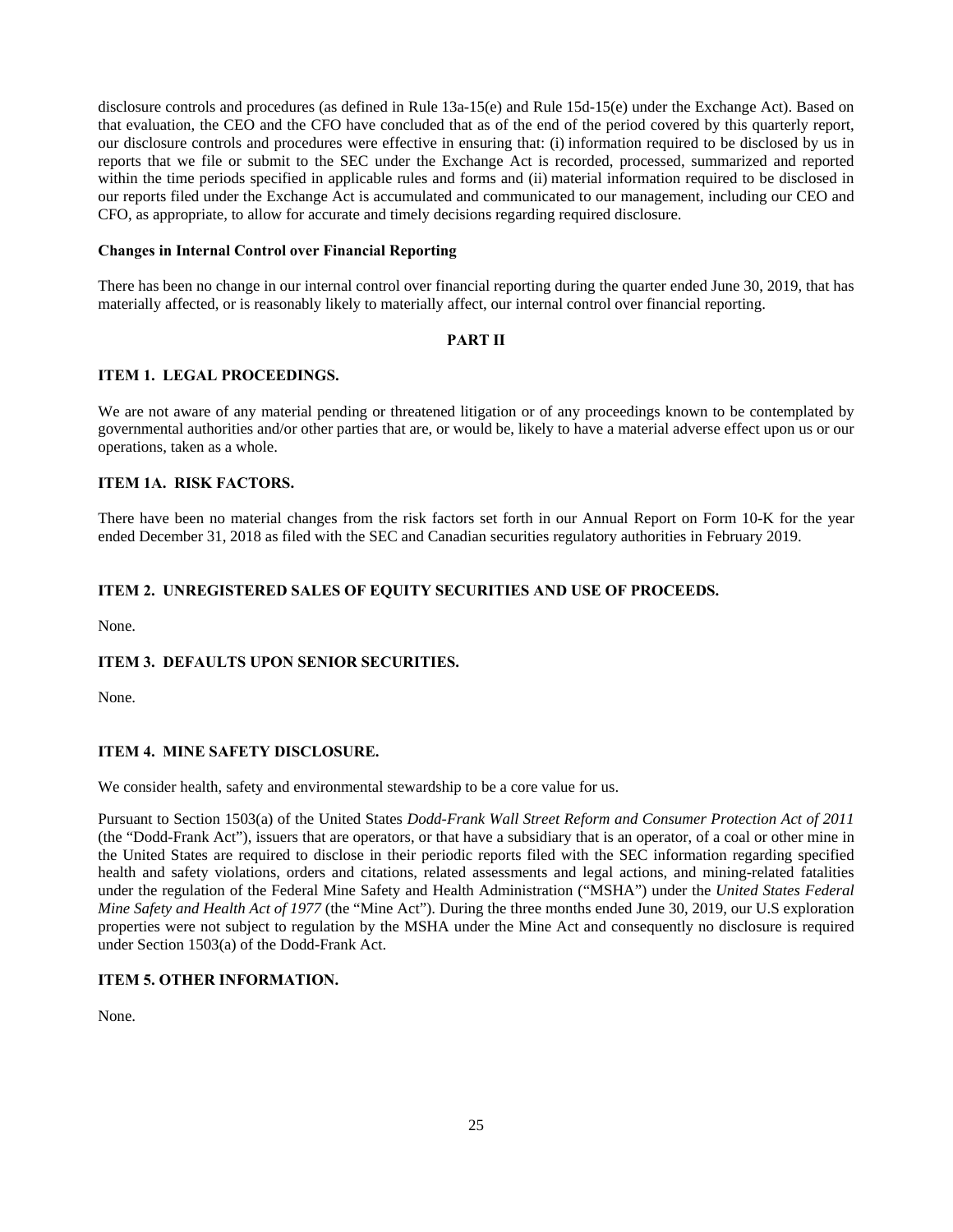## **ITEM 6. EXHIBITS.**

#### *Exhibits*

| <b>Exhibit</b>   |                                                                                                                                                                                      |
|------------------|--------------------------------------------------------------------------------------------------------------------------------------------------------------------------------------|
| <b>Number</b>    | <b>Description</b>                                                                                                                                                                   |
| 3.01             | Certificate of Continuation, previously filed as Exhibit 3.1 to the Corporation's Form 8-K dated June 12, 2013 and<br>incorporated by reference herein (File No. 1-9025)             |
| 3.02             | Notice of Articles, previously filed as Exhibit 3.2 to the Corporation's Form 8-K dated June 12, 2013 and<br>incorporated herein by reference (File No. 1-9025)                      |
| 3.03             | Articles, previously filed as Exhibit 3.3 to the Corporation's Form 8-K dated June 12, 2013 and incorporated herein<br>by reference (File No. 1-9025)                                |
| 4.01             | Warrant Indenture dated August 8, 2016, previously filed as Exhibit 4.1 to the Corporation's Form 8-K dated<br>August 8, 2016 and incorporated by reference herein (File No. 1-9025) |
| $31.1*$          | Certification of Chief Executive Officer pursuant to Rule 13a-14(a) under the Securities Exchange Act of 1934, as<br>amended                                                         |
| $31.2*$          | Certification of Chief Financial Officer pursuant to Rule 13a-14(a) under the Securities Exchange Act of 1934, as<br>amended                                                         |
| $32.1*$          | Certification of Chief Executive Officer pursuant to 18 U.S.C. Section 1350, as adopted pursuant to Section 906 of<br>the Sarbanes-Oxley Act of 2002                                 |
| $32.2*$          | Certification of Chief Financial Officer pursuant to 18 U.S.C. Section 1350, as adopted pursuant to Section 906 of<br>the Sarbanes-Oxley Act of 2002                                 |
| $101.INS*(1)$    | <b>XBRL Instance Document</b>                                                                                                                                                        |
| $101.SCH^{*(1)}$ | XBRL Taxonomy Extension – Schema                                                                                                                                                     |
| $101.CAL^{*(1)}$ | <b>XBRL Taxonomy Extension – Calculations</b>                                                                                                                                        |
| $101.DEF^{*(1)}$ | <b>XBRL Taxonomy Extension – Definitions</b>                                                                                                                                         |
| $101.LAB^{*(1)}$ | <b>XBRL Taxonomy Extension - Labels</b>                                                                                                                                              |
| $101.PRE*^{(1)}$ | <b>XBRL Taxonomy Extension – Presentations</b>                                                                                                                                       |

The following exhibits are filed as part of this report:

## \* - Filed herewith

<sup>(1)</sup> Submitted electronically herewith. Attached as Exhibit 101 to this report are the following formatted in XBRL (Extensible Business Reporting Language): (i) Condensed Consolidated Statements of Comprehensive Income/(Loss) for the three months ended June 30, 2019 and 2018, (ii) Condensed Consolidated Balance Sheets at June 30, 2019 and December 31, 2018, (iii) Condensed Consolidated Statements of Cash Flows for the three months ended June 30, 2019 and 2018, and (iv) Notes to Condensed Consolidated Financial Statements.